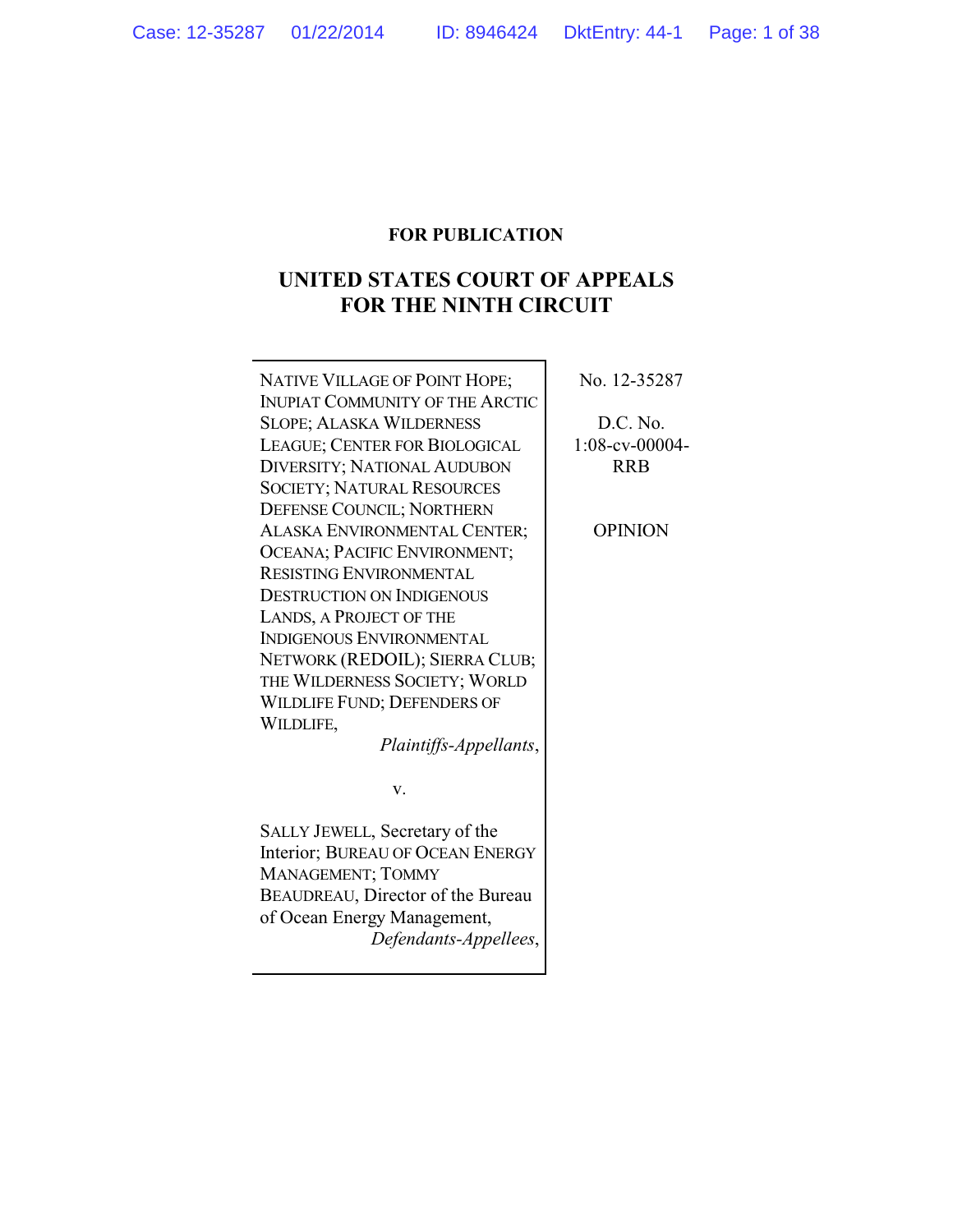SHELL GULF OF MEXICO, INC.; CONOCOPHILLIPS COMPANY; STATE OF ALASKA; STATOIL USA E&P, INC.,

> *Intervenor-Defendants-Appellees*.

Appeal from the United States District Court for the District of Alaska Ralph R. Beistline, Chief District Judge, Presiding

> Argued and Submitted March 5, 2013—Seattle, Washington

> > Filed January 22, 2014

Before: Ferdinand F. Fernandez, William A. Fletcher, and Johnnie B. Rawlinson, Circuit Judges.

Opinion by Judge W. Fletcher; Partial Concurrence and Partial Dissent by Judge Rawlinson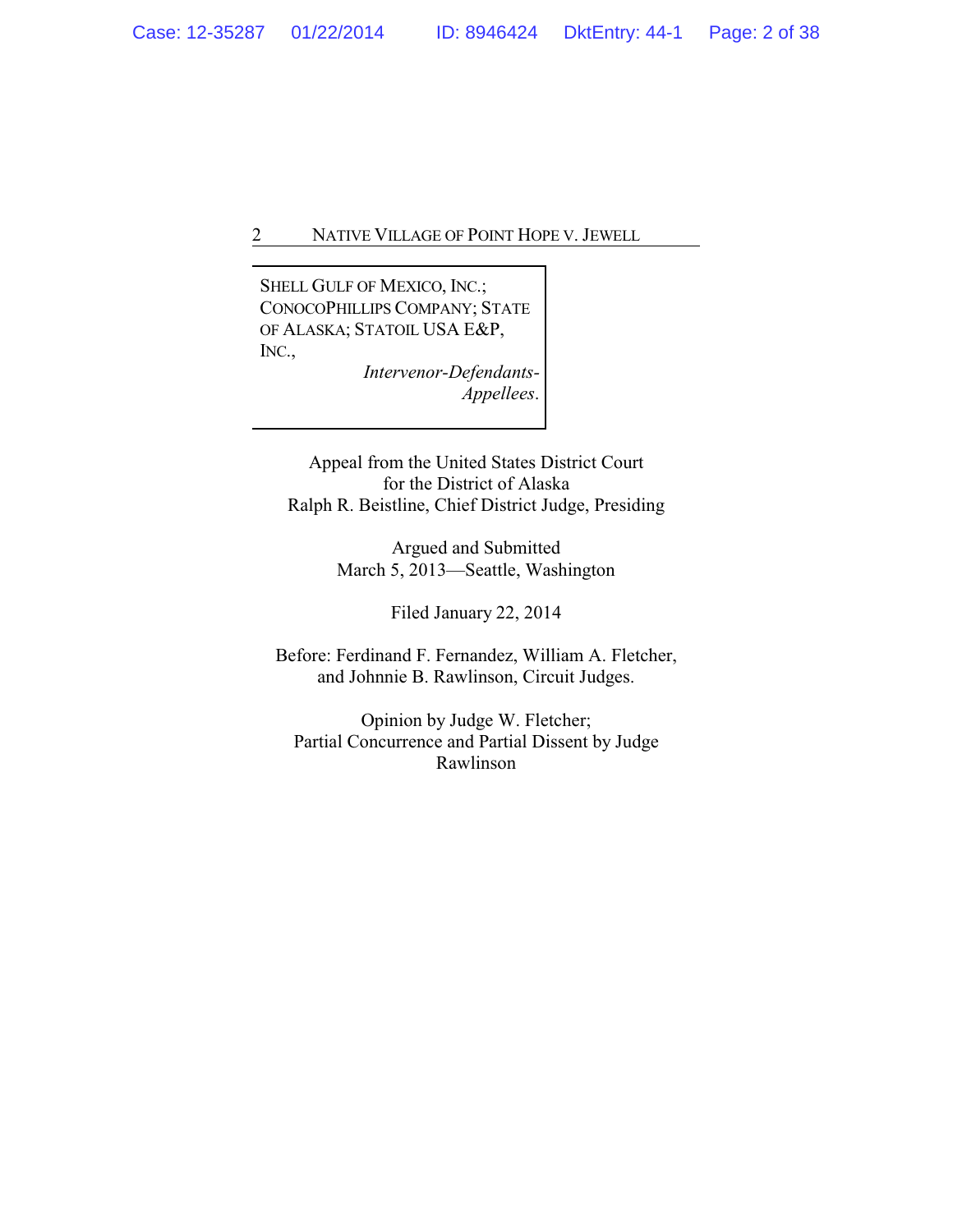# **SUMMARY\***

# **Environmental Law**

The panel reversed the district court's summary judgment entered in favor of federal defendants in an action challenging the government's environmental impact statements analyzing the environmental effects of proposed leases for oil and gas development in the Chukchi Sea of the northwest coast of Alaska.

The panel held that the Final Environmental Impact Statement and Supplemental Environmental Impact Statement prepared by the federal defendants properly took account of incomplete or unavailable information. The panel held, however, that the reliance in the Final Environmental Impact Statement on a one million barrel estimate of total economically recoverable oil was arbitrary and capricious. The panel remanded for further proceedings.

Judge Rawlinson concurred in part and dissented in part. Judge Rawlinson agreed with most of the majority opinion, but she did not agree that the federal Bureau of Ocean Energy Management, Regulation and Enforcement acted arbitrarily in selecting one billion barrels of oil as the benchmark for analyzing the environmental affects of the proposed leases.

**<sup>\*</sup>** This summary constitutes no part of the opinion of the court. It has been prepared by court staff for the convenience of the reader.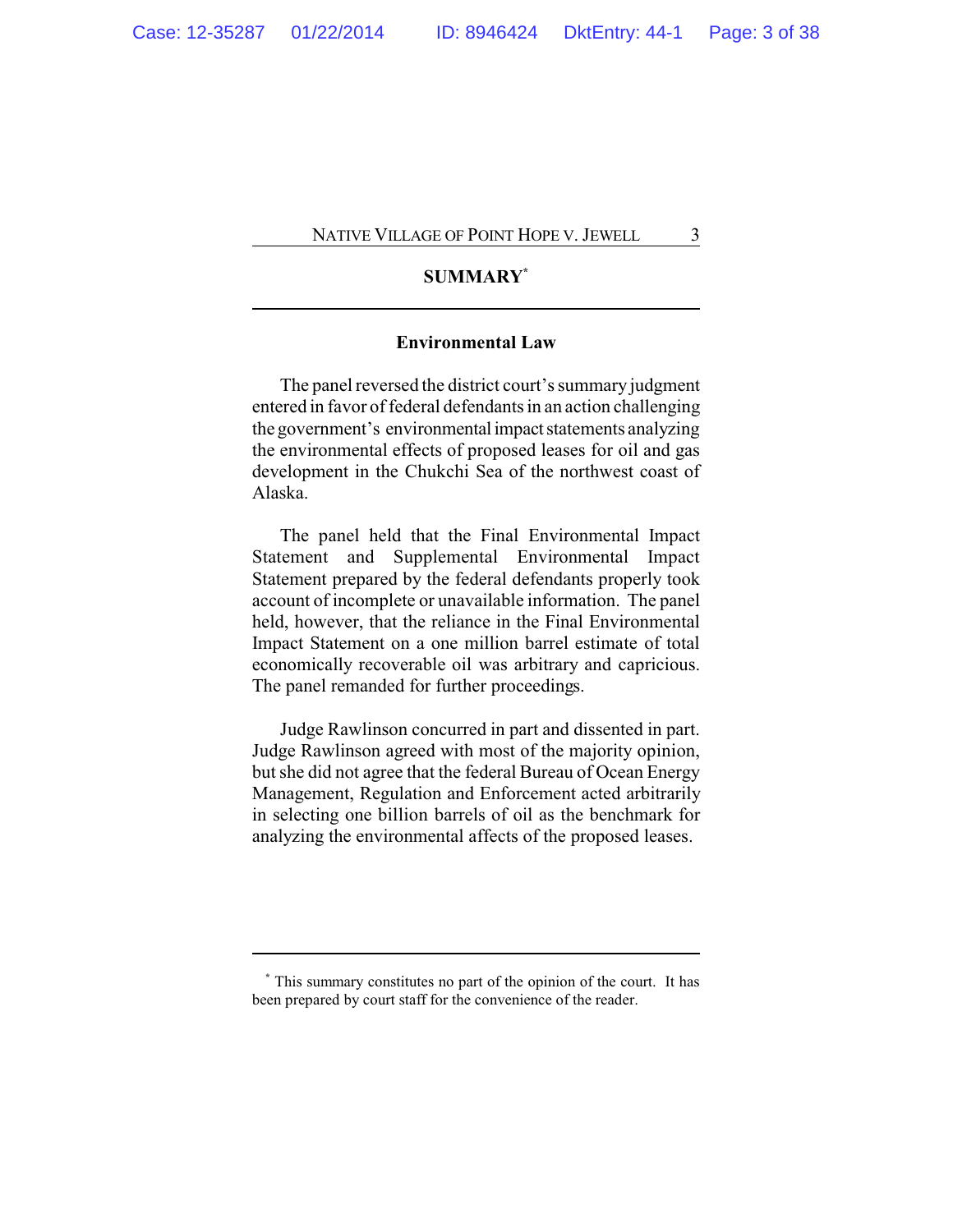# **COUNSEL**

Erik Clifford Grafe (argued), Earthjustice, Anchorage, Alaska; EricPaul Jorgensen, Earthjustice, Juneau, Alaska, for Plaintiffs-Appellants.

David C. Shilton (argued), United States Department of Justice, Washington, D.C., for Defendants-Appellees.

Kyle W. Parker (argued), Crowell & Moring LLP, Anchorage, Alaska; Jeffrey Wayne Leppo and Ryan P. Steen, Stoel Rives, LLP, Seattle, Washington; Ken Diemer and Rebecca Kruse, Office of Alaska Attorney General, Anchorage, Alaska; and James Leik, Perkins Coie LLP, Anchorage, Alaska, for Intervenor-Defendants-Appellees.

#### **OPINION**

## W. FLETCHER, Circuit Judge:

The Bureau of Ocean EnergyManagement ("BOEM")**<sup>1</sup>** of the Department of the Interior has sought to lease "excellent prospects" for oil and gas development in the Chukchi Sea off the northwest coast of Alaska. The parcels available for lease are cumulatively known as Lease Sale 193. Pursuant to the National Environmental Policy Act ("NEPA"), BOEM prepared a Final Environmental Impact Statement ("FEIS") analyzing the environmental effects of the proposed leases.

**<sup>1</sup>** Earlier incarnations of the agency have been the Minerals Management Service and the Bureau of Ocean Energy Management, Regulation and Enforcement. For simplicity, we refer to the agency, including its earlier incarnations, as BOEM.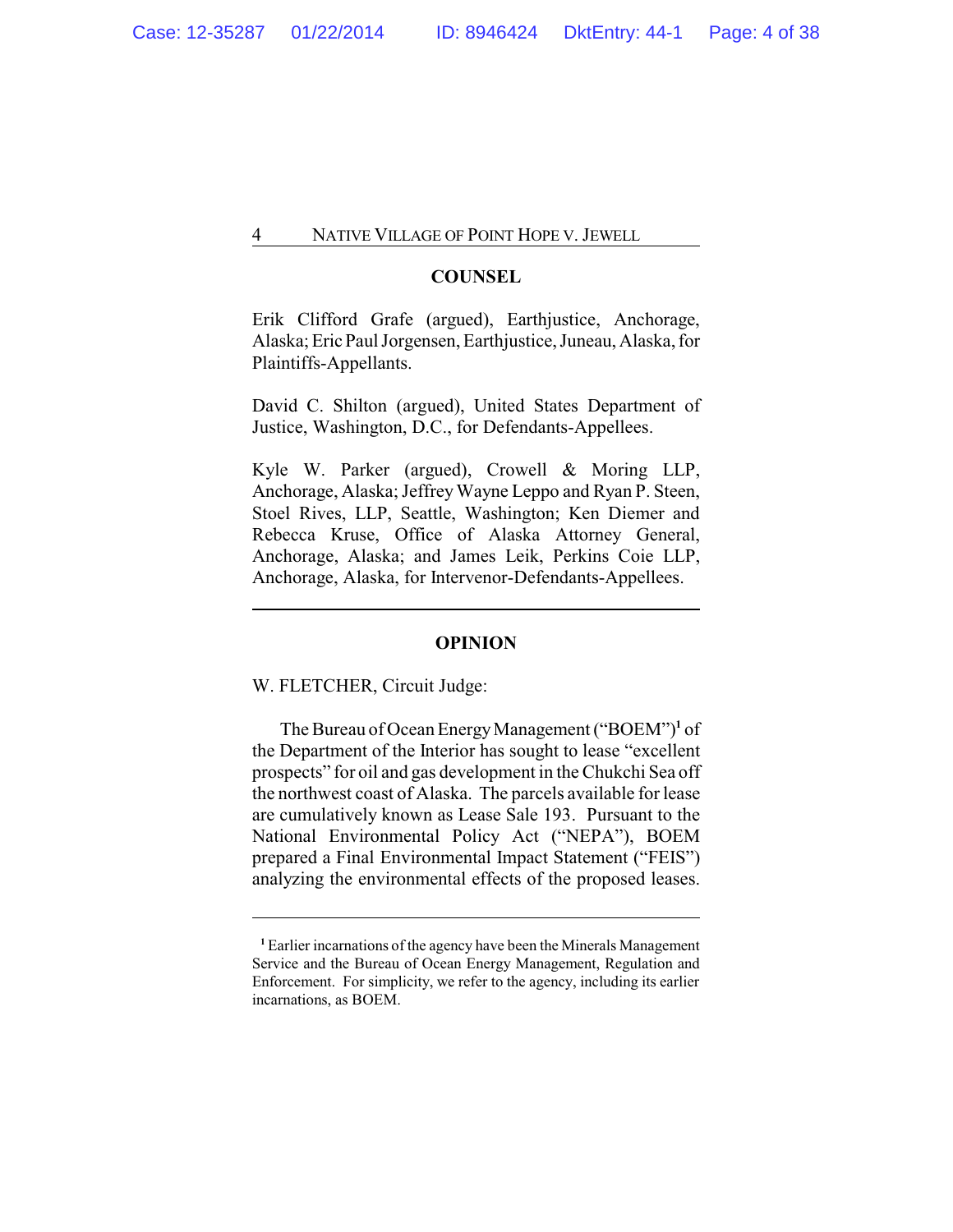BOEM based its environmental analysis on the assumption that if oil development actually occurs, one billion barrels of oil will be economically recoverable.

Plaintiffs argued in the district court that BOEM abused its discretion by failing to account for essential missing information in the FEIS. Plaintiffs also argued that BOEM's estimate of one billion barrels is arbitrary and capricious. They contended that the potential economically recoverable oil from the lease sale is far higher than one billion barrels, and that BOEM had not given an adequate explanation for using its lower estimate. The district court initially rejected the FEIS for failing to account for the missing information. After remand, BOEM prepared a Supplemental EIS ("SEIS") addressing the missing information. Based on the FEIS and SEIS, the district court granted summary judgment to defendants.

We largely agree with the district court that the agency did not abuse its discretion in its analysis of the missing information. However, we agree with plaintiffs that the agency's estimate of one billion barrels was chosen arbitrarily, and that this arbitrary decision meant that the agencybased its decision on inadequate information about the amount of oil to be produced pursuant to the lease sale.

#### I. Background

The Chukchi Sea is a southern arm of the Arctic Ocean between Alaska and Russia. The Sea contains a wide variety of animals, including bowhead whales, polar bears, pacific walrus, seals, fish, and birds. Some of these animals provide subsistence for native Inupiat communities along the Alaskan coast. Some of the animals are listed under the Endangered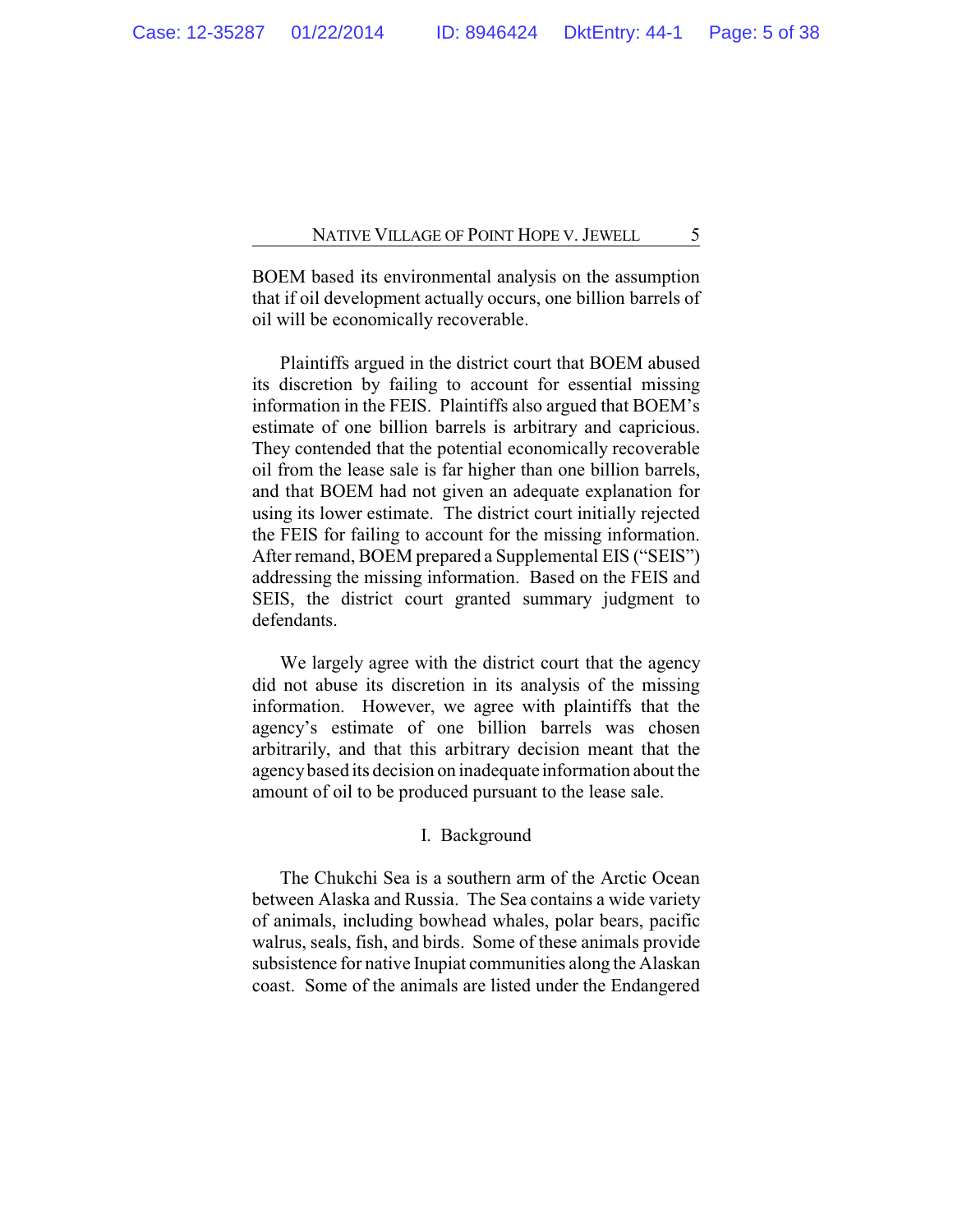Species Act ("ESA") as endangered or threatened. Five exploratory wells were drilled in the Sea between 1989 and 1991. They had "positive shows" but did not lead to commercial production.

The Outer Continental Shelf Lands Act ("OCSLA") prescribes four steps the federal government must take in order to pursue offshore oil and gas development: "'(1) formulation of a five year leasing plan by the Department of the Interior; (2) lease sales; (3) exploration by the lessees; [and] (4) development and production.'" *Edwardsen v. U.S. Dep't of the Interior*, 268 F.3d 781, 784 (9th Cir. 2001) (quoting *Sec'y of the Interior v. California*, 464 U.S. 312, 337 (1984)). At the "lease sale" stage, the Secretary of the Interior selects the parcels that will be offered for lease, accepts bids from parties, and collects funds from parties with winning bids. The Department of the Interior must review and approve specific exploration and development plans before winning bidders can "proceed with full exploration, development, or production" of oil or gas. *Sec'y of the Interior*, 464 U.S. at 339. However, successful bidders have the right to undertake "ancillary activities" in the field such as geological and geophysical surveys and studies that "model potential oil and hazardous substance spills." 30 C.F.R. § 550.207.

# A. NEPA

NEPA "protect[s] the environment by requiring that federal agencies carefully weigh environmental considerations and consider potential alternatives to the proposed action before the government launches any major federal action." *Barnes v. U.S. Dep't of Transp.*, 655 F.3d 1124, 1131 (9th Cir. 2011) (internal quotation marks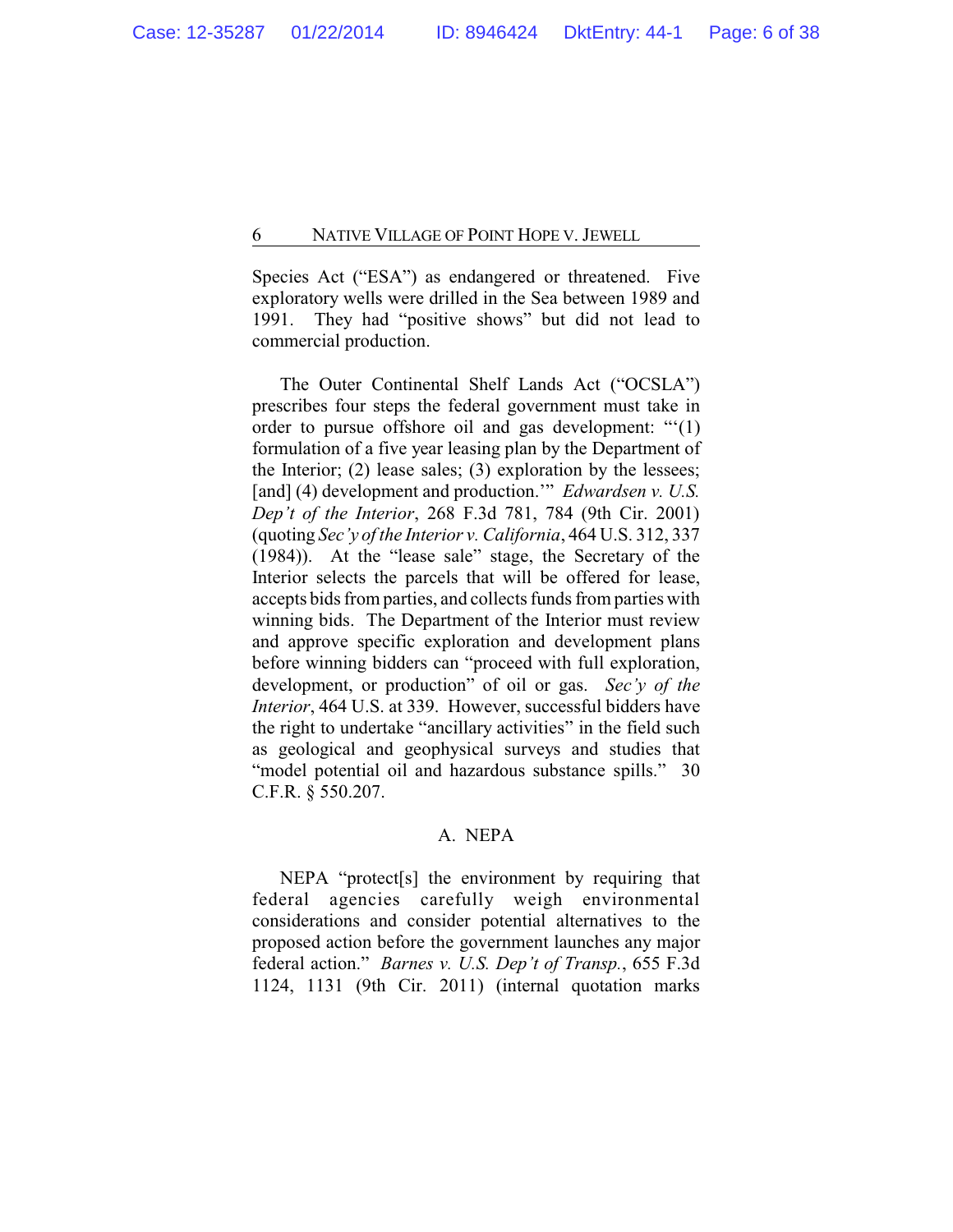omitted). "'NEPA imposes procedural requirements designed to force agencies to take a "hard look" at environmental consequences'" of major federal action. *Id.* (quoting *Earth Island Inst. v. U.S. Forest Serv.*, 351 F.3d 1291, 1300 (9th Cir. 2003)). The statute requires federal agencies to "consider every significant aspect of the environmental impact of a proposed action" and to "inform the public that [they] ha[ve] indeed considered environmental concerns in [their] decisionmaking process." *Balt. Gas & Elec. Co. v. Natural Res. Def. Council, Inc.*, 462 U.S. 87, 97 (1983) (internal quotation marks omitted).

NEPA requires that federal agencies prepare an EIS for any "major Federal actions significantly affecting the quality of the human environment." 42 U.S.C. § 4332(2)(C). An agency must consider:

> (i) the environmental impact of the proposed action,

> (ii) any adverse environmental effects which cannot be avoided should the proposal be implemented,

(iii) alternatives to the proposed action,

(iv) the relationship between local short-term uses of man's environment and the maintenance and enhancement of long-term productivity, and

(v) any irreversible and irretrievable commitments of resources which would be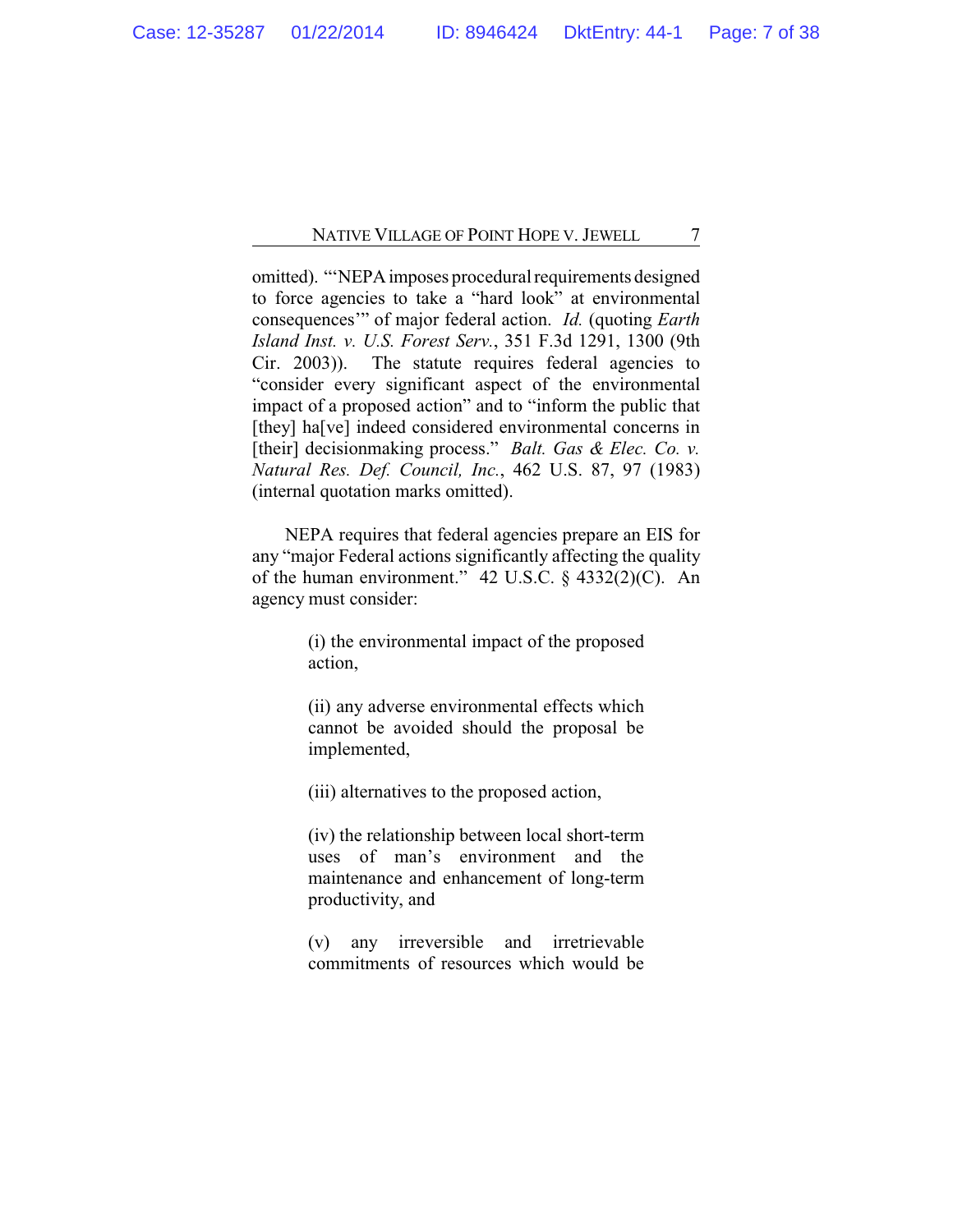involved in the proposed action should it be implemented.

*Id.* An agency must take into account all "reasonably foreseeable significant adverse effects" of the proposed action in its analysis of environmental effects. 40 C.F.R. § 1502.22; *see also id.* § 1508.7. NEPA also requires an agency to analyze missing and incomplete information. As we explain in greater detail below, an agency must either obtain information that is "essential to a reasoned choice among alternatives" or explain why such information was too costly or difficult to obtain. *Id.* § 1502.22.

An agency is required to comply with NEPA at various stages of the oil and gas development process. An agency is not required at the lease sale stage to analyze potential environmental effects on a site-specific level of detail. *N. Alaska Envtl. Ctr. v. Kempthorne*, 457 F.3d 969, 975–76 (9th Cir. 2006). To some degree, lease sale analyses may be based on information that is uncertain or missing at the time of the sale when that information can be obtained at a "later stage[] of the exploration process." *Tribal Vill. of Akutan v. Hodel*, 869 F.2d 1185, 1192 (9th Cir. 1988). At the same time, the agency cannot shirk its responsibility to "consider[] all foreseeable direct and indirect impacts" of the proposed action in its EIS. *N. Alaska Envtl. Ctr.*, 457 F.3d at 975 (internal quotation marks omitted). The agency also must "discuss[] . . . adverse impacts" without "improperly minimiz[ing] negative side effects." *Id.*

# B. Lease Sale 193

After completing a five-year leasing plan for the Chukchi Sea, BOEM decided to offer a large portion of the Sea for oil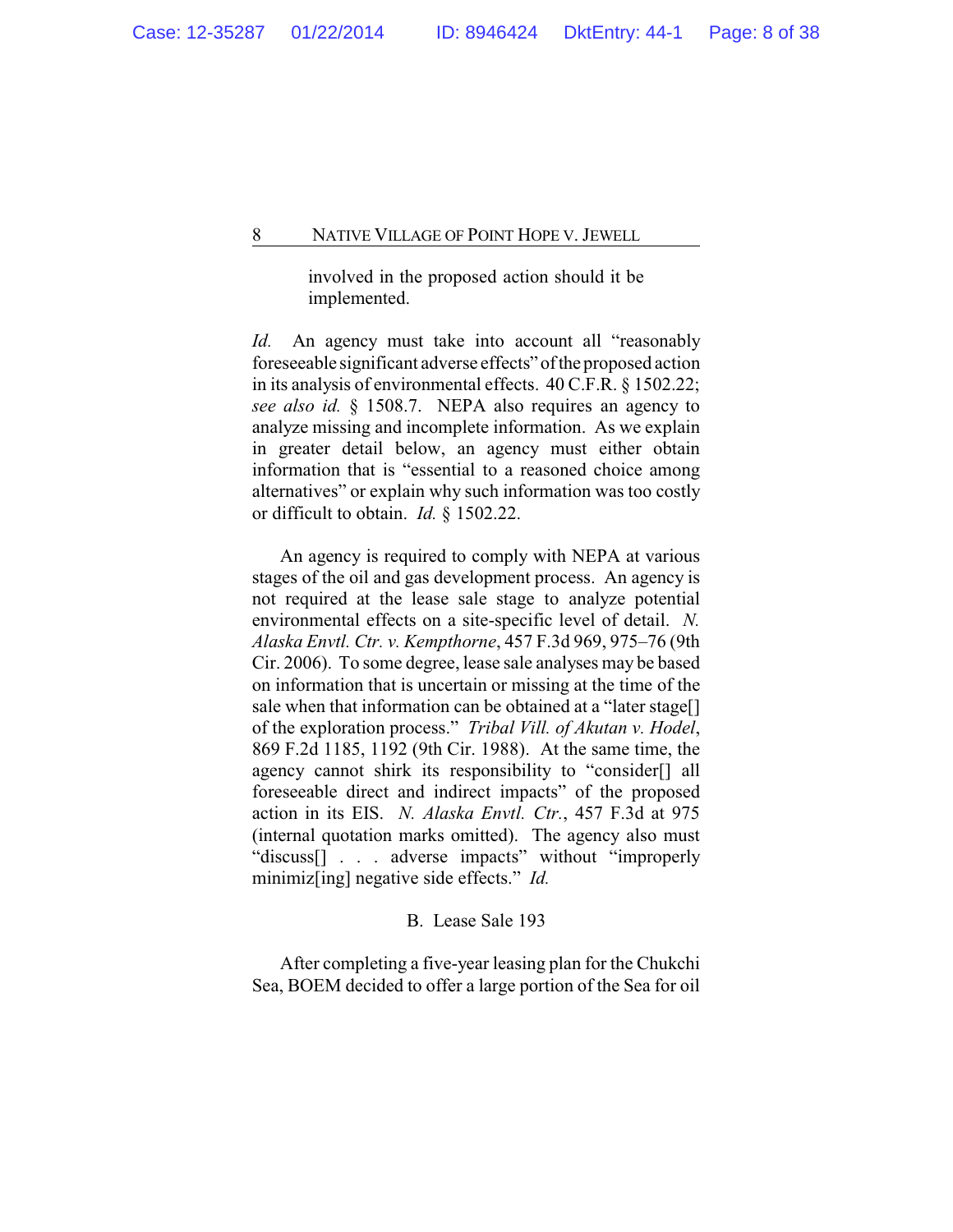and gas leasing. The FEIS analyzed four alternatives for the lease sale: (1) a 34-million acre proposed lease option covering 6,156 blocks of the Chukchi Sea; (2) a no-lease option; (3) a proposed lease option excluding 1,765 blocks extending along a corridor about 60 miles from the Alaskan coast; and (4) a proposed lease option excluding 795 blocks extending along a corridor between 25 and 50 miles from the Alaskan coast.

The National Marine Fisheries Service recommended that the Secretary of the Interior select the third alternative, under which development would be farther from the coast, based on its conclusion that numerous endangered and threatened species living close to shore would be adversely affected by oil development. The Secretary of the Interior accepted BOEM's recommendation and selected the fourth alternative, under which development would be closer to the coast.

The lease sale occurred on February 6, 2008. The federal government collected over \$2.6 billion from the winning bidders. At the time of the lease sale, there were no active leases in the Sea.

# C. Procedural History

Plaintiffs filed suit, alleging seven deficiencies in the FEIS:

> 1. [The FEIS] does not adequately analyze and present the impacts of Lease Sale 193 on the environment and human communities;

> 2. [It] fails to include essential missing information about the Chukchi Sea and the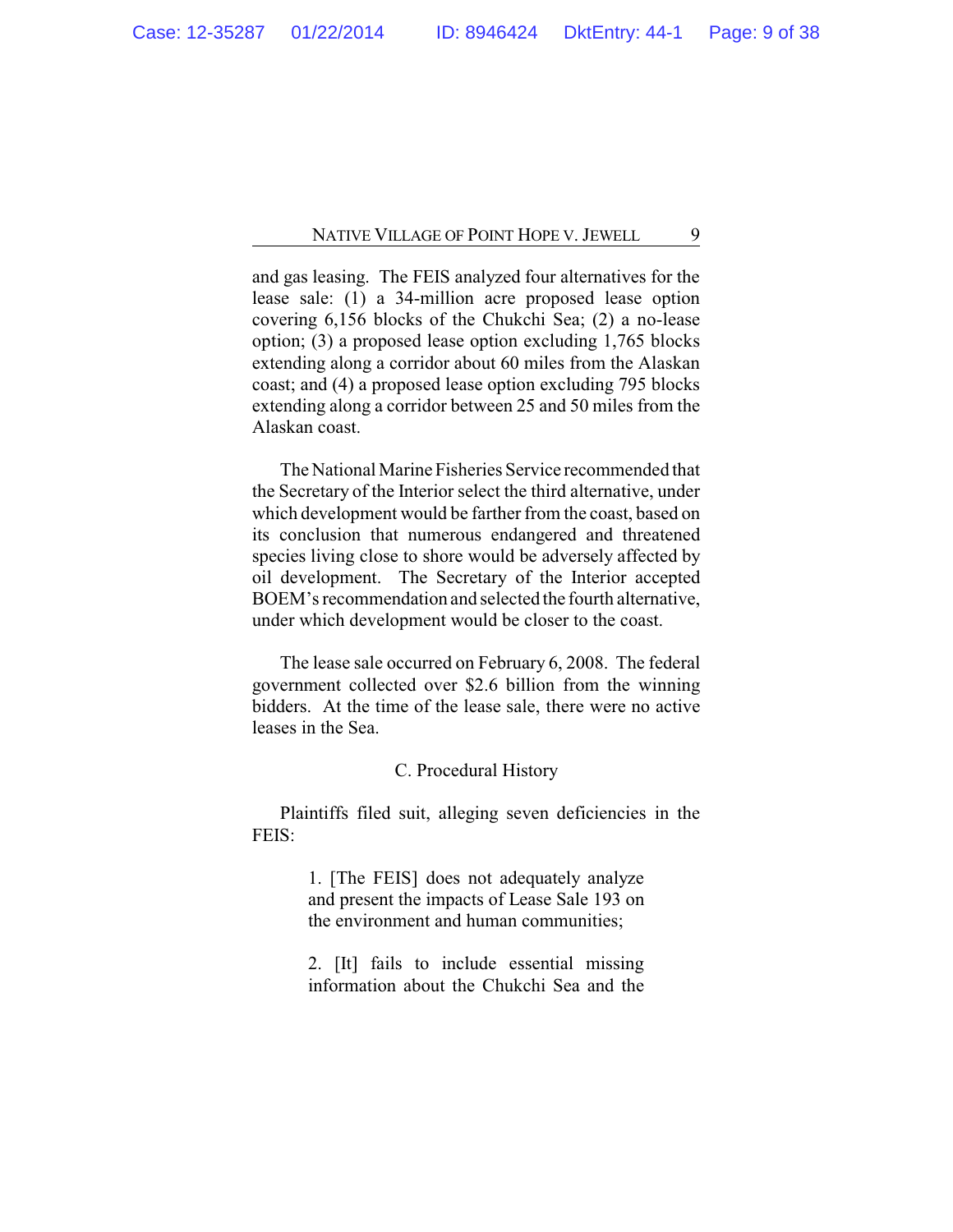potential impacts of the lease sale, or explain why excluding this information is justified;

3. [It] fails to adequately analyze the impact of the lease sale in the context of a warming climate;

4. [It] understates the potential impacts of oil and gas development pursuant to the leases by analyzing a limited development scenario;

5. [It] understates the risks of an oil spill;

6. [It] fails to fully analyze the cumulative impacts to threatened eiders of the lease sale and other oil and gas development in threatened eiders' Arctic habitat; and

7. [It] provides a misleading analysis of the effects of seismic surveying.

The parties cross-moved for summary judgment.

The district court agreed with defendants that much of the FEIS complied with NEPA, including the FEIS's assumption that there would be one billion barrels of economically recoverable oil. However, the court concluded that the FEIS's analysis was flawed in three respects: it "failed to analyze the environmental impact of natural gas development, despite industry interest and specific lease incentives for such development"; it "failed to determine whether missing information identified by the agency was relevant or essential under 40 C.F.R § 1502.22"; and it "failed to determine whether the cost of obtaining the missing information was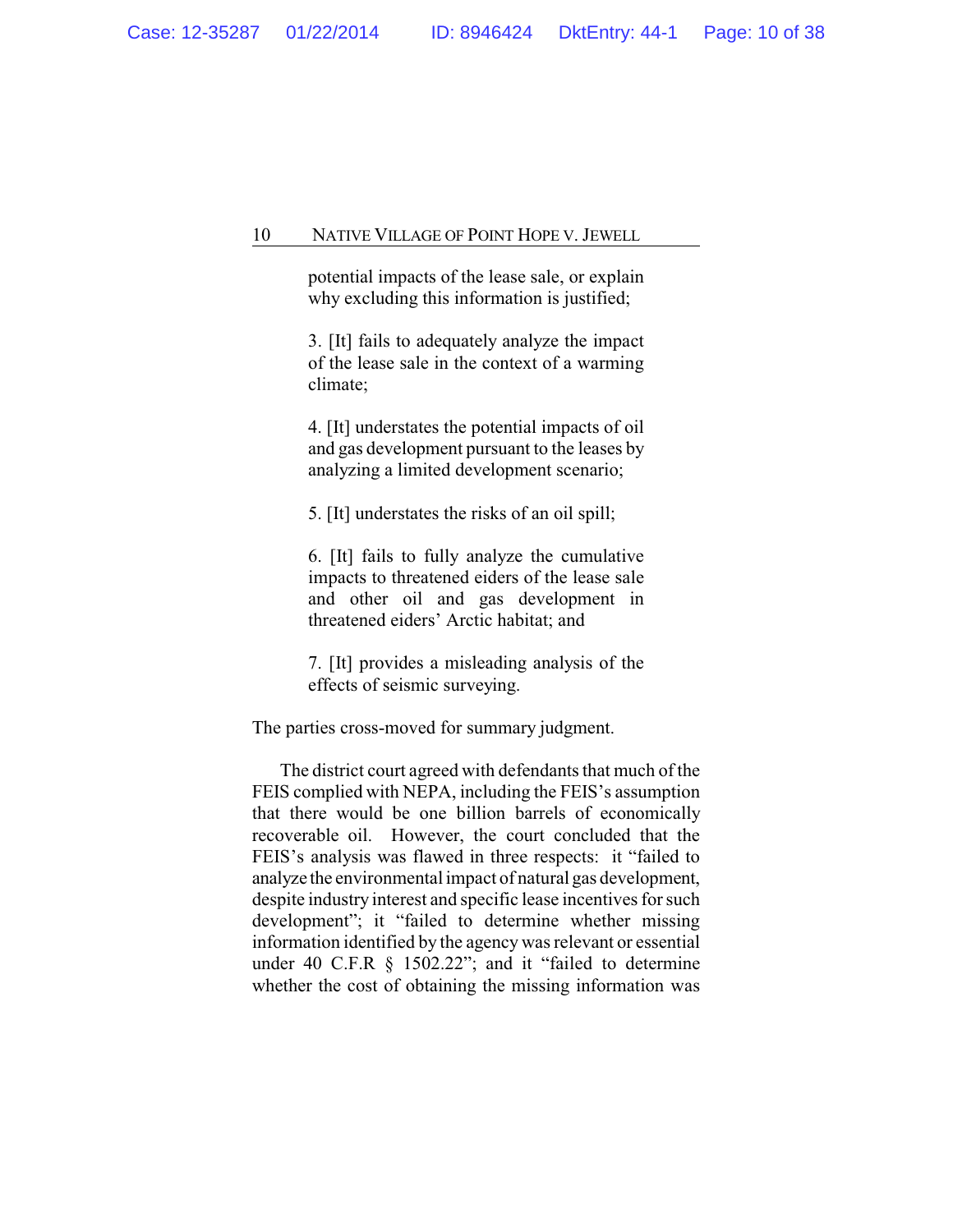exorbitant, or the means of doing so unknown." The district court granted in part plaintiffs' motion for summary judgment, issued a limited injunction, and remanded to BOEM for further proceedings.

After remand from the district court, BOEM prepared an SEIS. The SEIS analyzed the consequences of natural gas exploration and production. In the aftermath of the Deepwater Horizon oil spill in the Gulf Coast, it also analyzed the environmental impacts of a very large oil spill. Finally, BOEM prepared an appendix analyzing "whether the information gaps that were identified in the Sale 193 FEIS were relevant and necessary to evaluate reasonably foreseeable significant adverse effects." Based on the FEIS, now supplemented by the SEIS, the Secretary of Interior again chose the fourth alternative for oil and gas leasing.

Based on the FEIS and SEIS, the district court granted BOEM's motion for summary judgment. The court found that "BOEM has identified missing or incomplete information and has adequately evaluated it in a manner that is clearly sufficient at this stage of the development process to satisfy the requirements of 40 C.F.R. § 1502.22." The court gave "considerable deference . . . to BOEM's expertise." Plaintiffs timely appealed.

# II. Standard of Review

Our review of an EIS is governed by the Administrative Procedure Act ("APA"). "Under the APA, we may set aside an agency decision if it is 'arbitrary, capricious, an abuse of discretion, or otherwise not in accordance with law.'" *Native Ecosystems Council v. U.S. Forest Serv.*, 428 F.3d 1233, 1238 (9th Cir. 2005) (quoting 5 U.S.C. § 706(2)(A)). "Review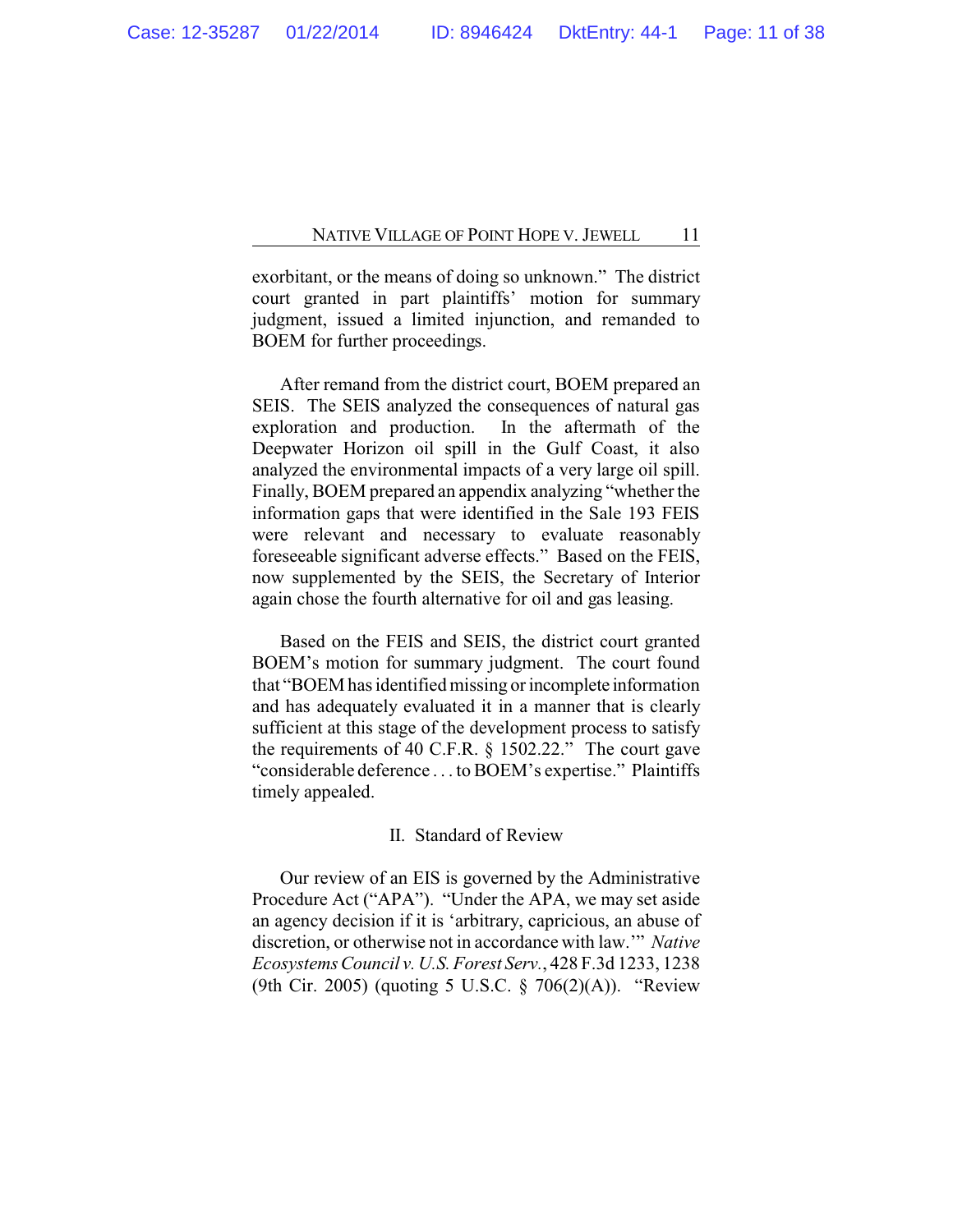under the arbitrary and capricious standard is narrow, and we do not substitute our judgment for that of the agency." *Lands Council v. McNair* (*Lands Council II*), 537 F.3d 981, 987 (9th Cir. 2008) (en banc) (alterations and internal quotation marks omitted). However, an agency's decision can be set aside if:

> the agency relied on factors Congress did not intend it to consider, entirely failed to consider an important aspect of the problem, or offered an explanation that runs counter to the evidence before the agency or is so implausible that it could not be ascribed to a difference in view or the product of agency expertise.

*Id.*(internal quotation marks omitted). Such actions would be "clear error[s] of judgment that would render [the agency's] action arbitrary and capricious." *Id.* at 993 (internal quotation marks omitted).

We "may affirm a summary judgment only if, viewing the evidence in the light most favorable to the party against whom it is granted, we find no genuine issue of material fact, and we find that the prevailing party is clearly entitled to judgment as a matter of law." *California v. Watt*, 683 F.2d 1253, 1258 (9th Cir. 1982), *rev'd on other grounds sub nom. Sec'y of the Interior v. California*, 464 U.S. 312 (1984).

#### III. Discussion

On appeal, plaintiffs argue that BOEM abused its discretion in two respects. First, they argue that "essential" information is missing from the FEIS and SEIS, in violation of 40 C.F.R. § 1502.22. Second, they argue that the FEIS and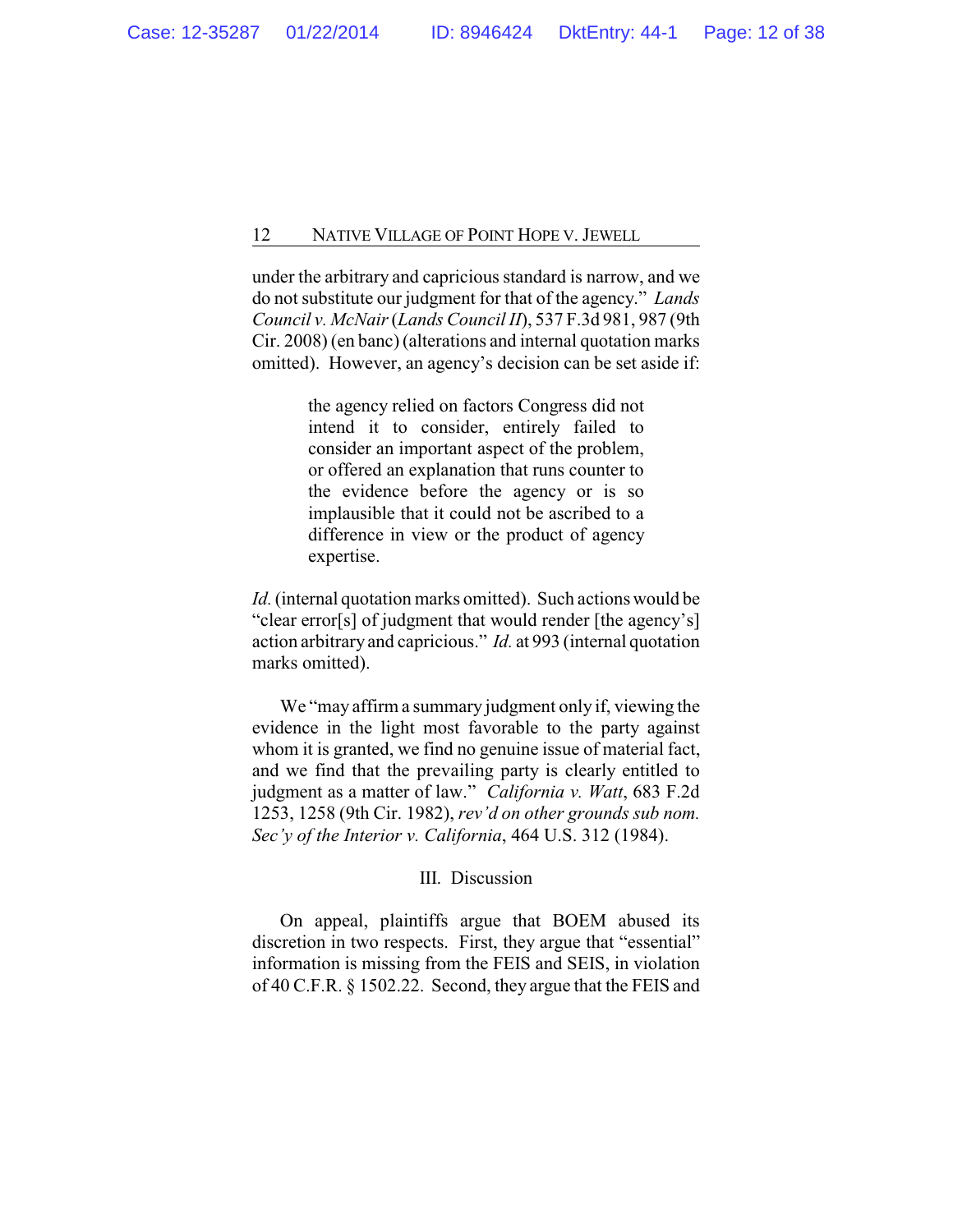SEIS underestimate the adverse environmental impact of the lease sale because they use an unrealistically low estimate of the economically recoverable oil. We disagree with plaintiffs' first argument, but agree with their second argument.

# A. Essential Information

An agency's obligation with respect to incomplete or unavailable information is spelled out in 40 C.F.R. § 1502.22. The agency "shall always make clear that . . . information is lacking." *Id.* If the missing information is "relevant to reasonably foreseeable significant adverse impacts" and is "essential to a reasoned choice among alternatives and the overall costs of obtaining it are not exorbitant," the agency must include that information in the EIS. *Id.* § 1502.22(a). If the missing information "cannot be obtained because the overall costs of obtaining it are exorbitant or the means to obtain it are not known," the agency must include the following in the EIS: (1) a statement that such information is "incomplete or unavailable";  $(2)$  a statement of the "relevance" of the incomplete or unavailable information to evaluating reasonably foreseeable significant adverse impacts on the human environment"; (3) a "summary of existing credible scientific evidence . . . relevant to evaluating the reasonably foreseeable adverse impacts"; and (4) the agency's "evaluation of such impacts based upon theoretical approaches or research methods generally accepted in the scientific community." *Id.* § 1502.22(b). Section 1502.22(b) clarifies that reasonably foreseeable effects "include[] impacts which have catastrophic consequences, even if their probability of occurrence is low."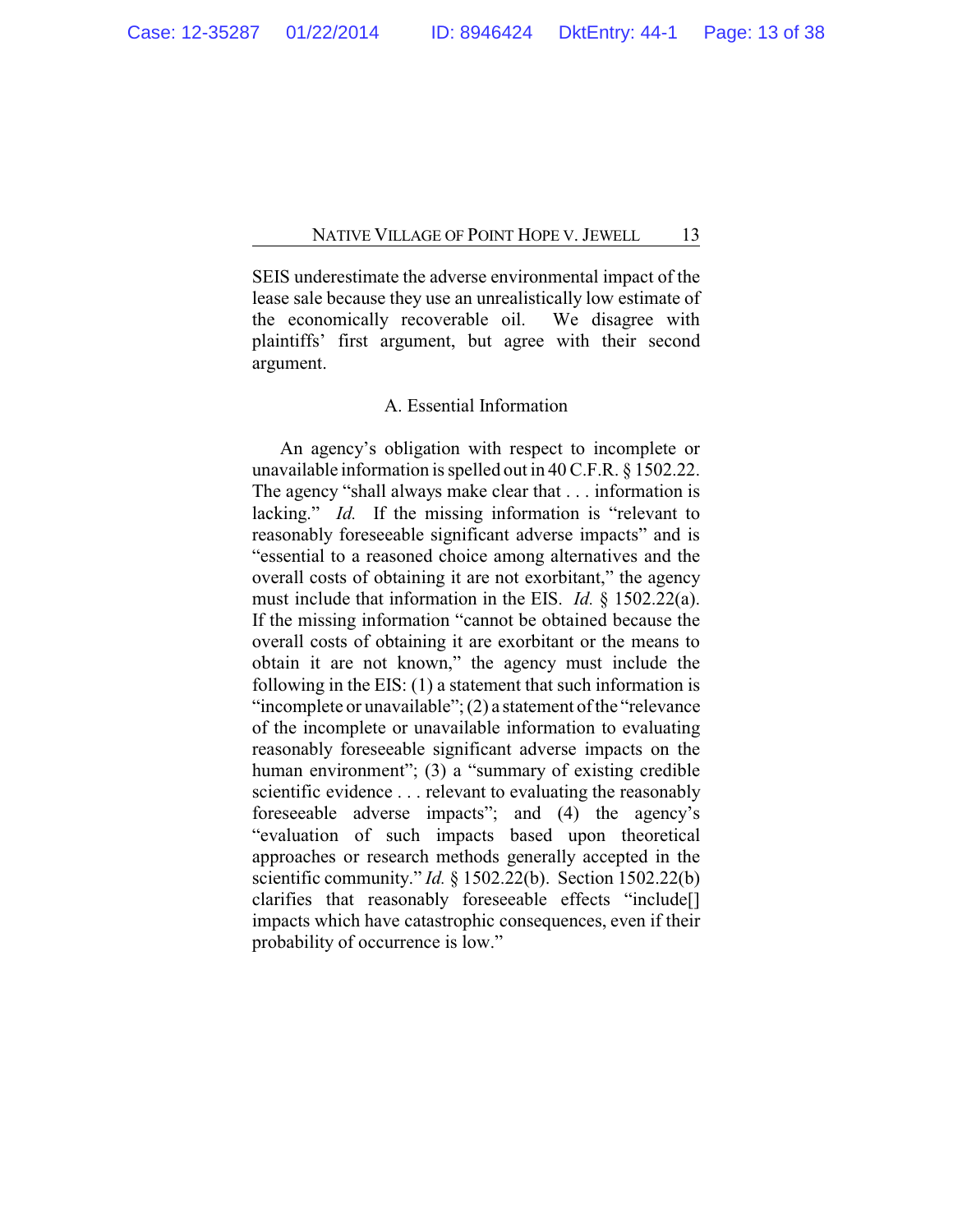Much of the information missing from the EIS concerns animal populations potentially affected by oil exploration and production under the leases. The missing information concerns such things as population levels of various species of animals in the Chukchi Sea, including endangered or threatened animals; the locations of various animal populations during the year; the feeding and breeding habits of various animal populations; and the vulnerability of various animal populations to drilling and other exploration and production-related activities.

With respect to the potential environmental harm from a large oil spill, BOEM concluded that the missing information was not essential to a reasoned choice among the alternatives. It wrote in the SEIS, "[I]n the unlikely event of a large oil spill, it is well-understood that environmental impacts could be severe. The severity of potential impacts would be nearly identical under any action alternative; therefore, very specific types of information relevant to species, particular life history traits, or behavior do not help substantially in distinguishing among alternatives." With respect to other activities or events with potential adverse impacts on the animal populations in the Chukchi Sea, BOEM concluded that sufficient protections would be provided by the requirements of other environmental statutes, such as the Clean Air Act, the Marine Mammal Protection Act ("MMPA"), and the ESA, and by the requirement under NEPA to provide site-specific analyses at later stages of development.

Based on these conclusions, BOEM stated in the SEIS that it did not consider any of the incomplete or unavailable information at issue to be "essential to a reasoned choice among alternatives" at this stage of the development process. 40 C.F.R. § 1502.22(a). BOEM therefore did not determine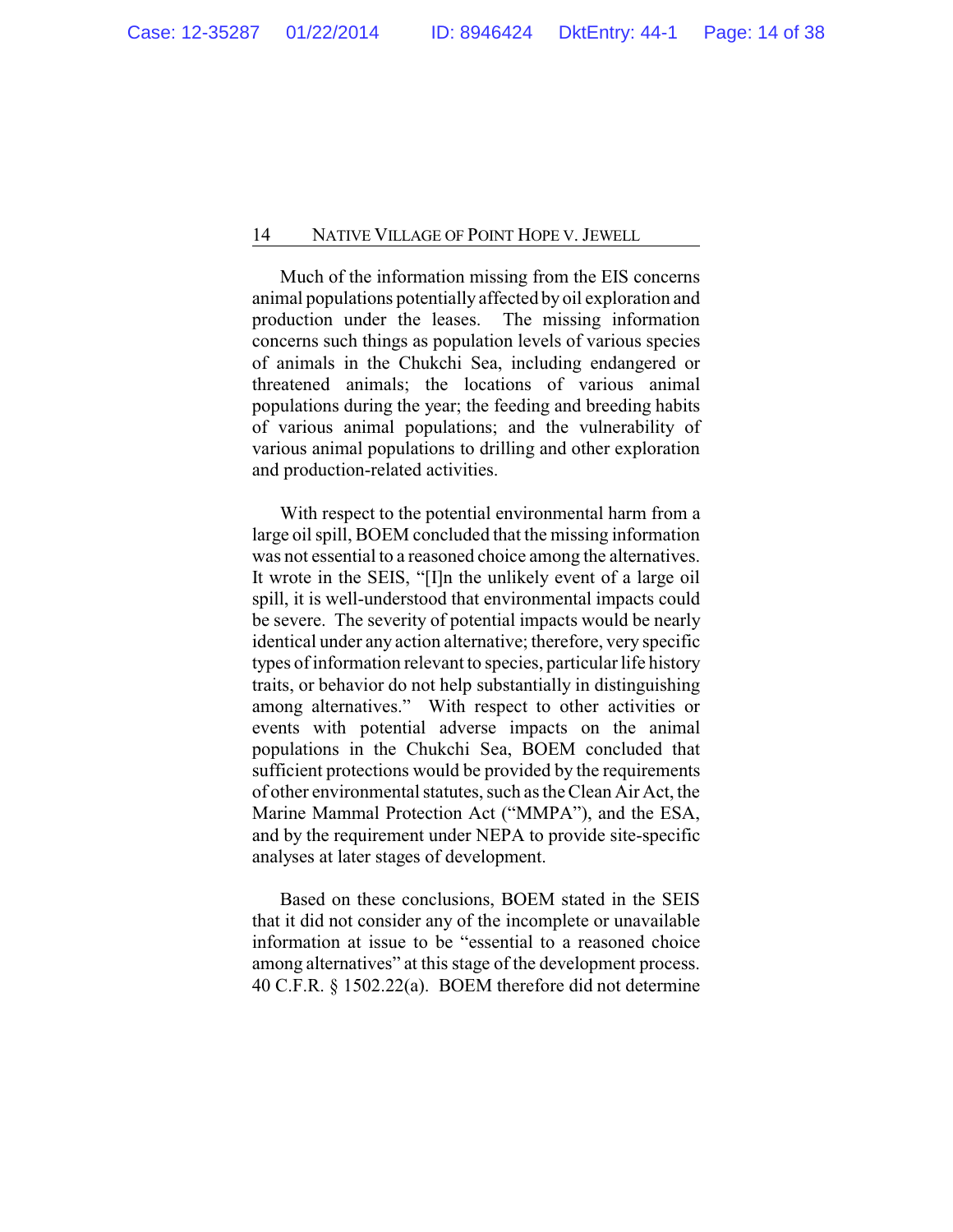whether the information was unobtainable "because the overall costs of obtaining it are exorbitant or the means to obtain it are not known." *Id.* § 1502.22(b). Nor did BOEM go through the steps required by § 1502.22(b) if it had found "essential" information to be unobtainable. Instead, BOEM specifically relied in the SEIS on what it characterized as its "understanding that certain items of presently missing or incomplete information will be known (and utilized to avoid or minimize adverse impacts) at a later stage of OCS Lands Act environmental review." BOEM promised in the SEIS that it "would thoroughly review specific development & production plans at Step 4 ['development and production'], if and when a project proponent actually submits a plan. Thus, while certain information may, in fact, be essential at a later stage of OCS Lands Act [review], such information may not be essential to a reasoned choice among alternatives at this lease sale stage."

In *Village of False Pass v. Clark*, 733 F.2d 605 (9th Cir. 1984), we reviewed an EIS of an oil and gas lease sale under OCSLA. The plaintiff had argued that the commitment made by the government when entering into leases under OCSLA is so substantial that a fully exhaustive environmental analysis under NEPA had to be performed at the lease sale stage. We disagreed, writing:

> NEPA may require an environmental impact statement at each stage: leasing, exploration, and production and development. Furthermore, each stage remains separate. The completion of one stage does not entitle a lessee to begin the next.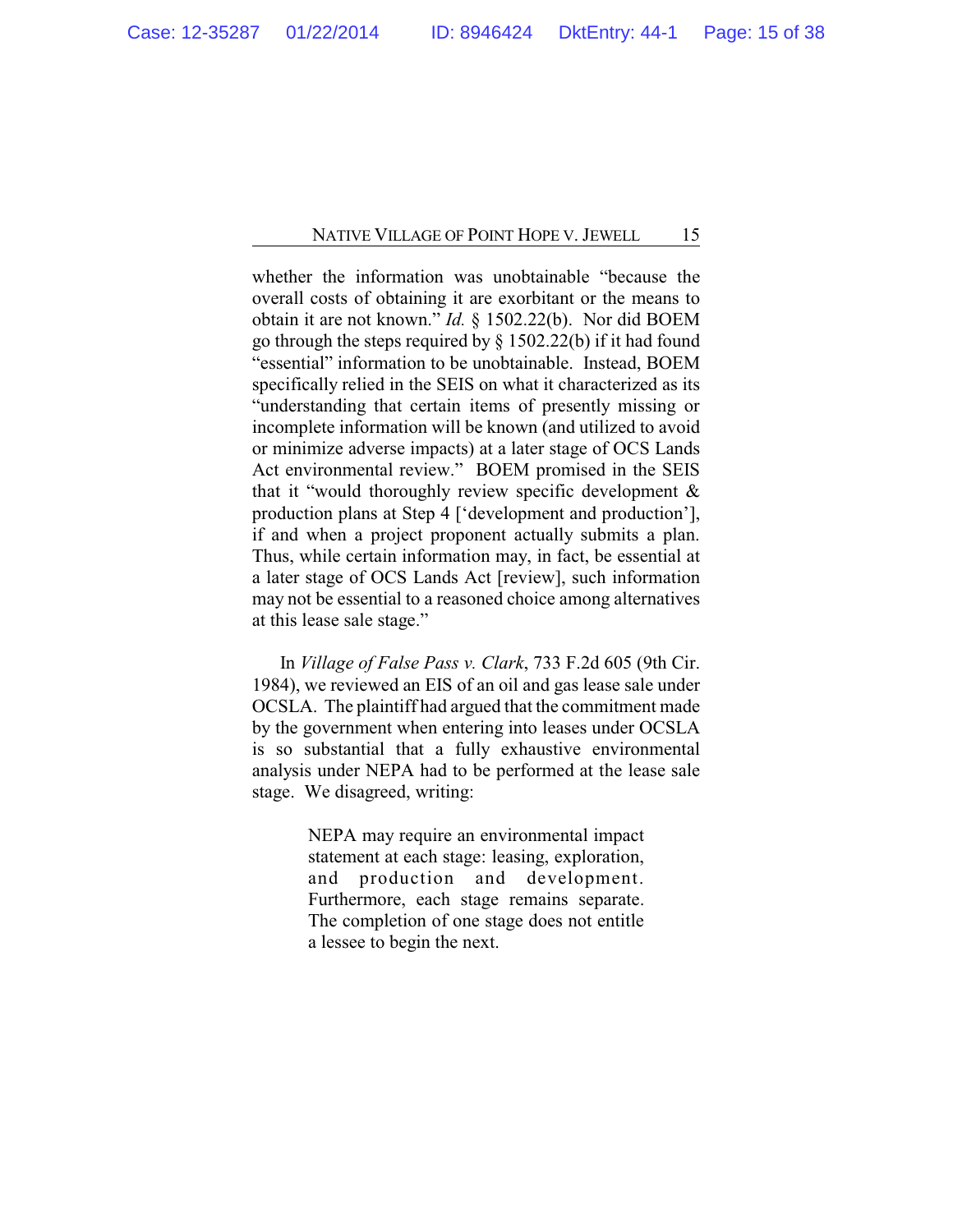*Id.* at 614. We wrote to the same effect in *Northern Alaska Environmental Center*:

> [P]rojects [for the development of oil and gas natural resources] generally entail separate stages of leasing, exploration and development. At the earliest stage, the leasing stage we have before us, there is no way of knowing what plans for development, if any, may eventually materialize.

# 457 F.3d at 977.

A lease sale under OCSLA is analogous to a "programmatic" plan. The required level of analysis in an EIS is different for programmatic and site-specific plans. We wrote in *Friends of Yosemite Valley v. Norton*, 348 F.3d 789 (9th Cir. 2003):

> An agency's planning and management decisions may occur at two distinct administrative levels:

(1) the "programmatic level" at which the [agency] develops alternative management scenarios responsive to public concerns, analyzes the costs, benefits and consequences of each alternative in an [EIS], and adopts an amendable [management] plan to guide management of multiple use resources; and (2) the implementation stage during which individual site specific projects,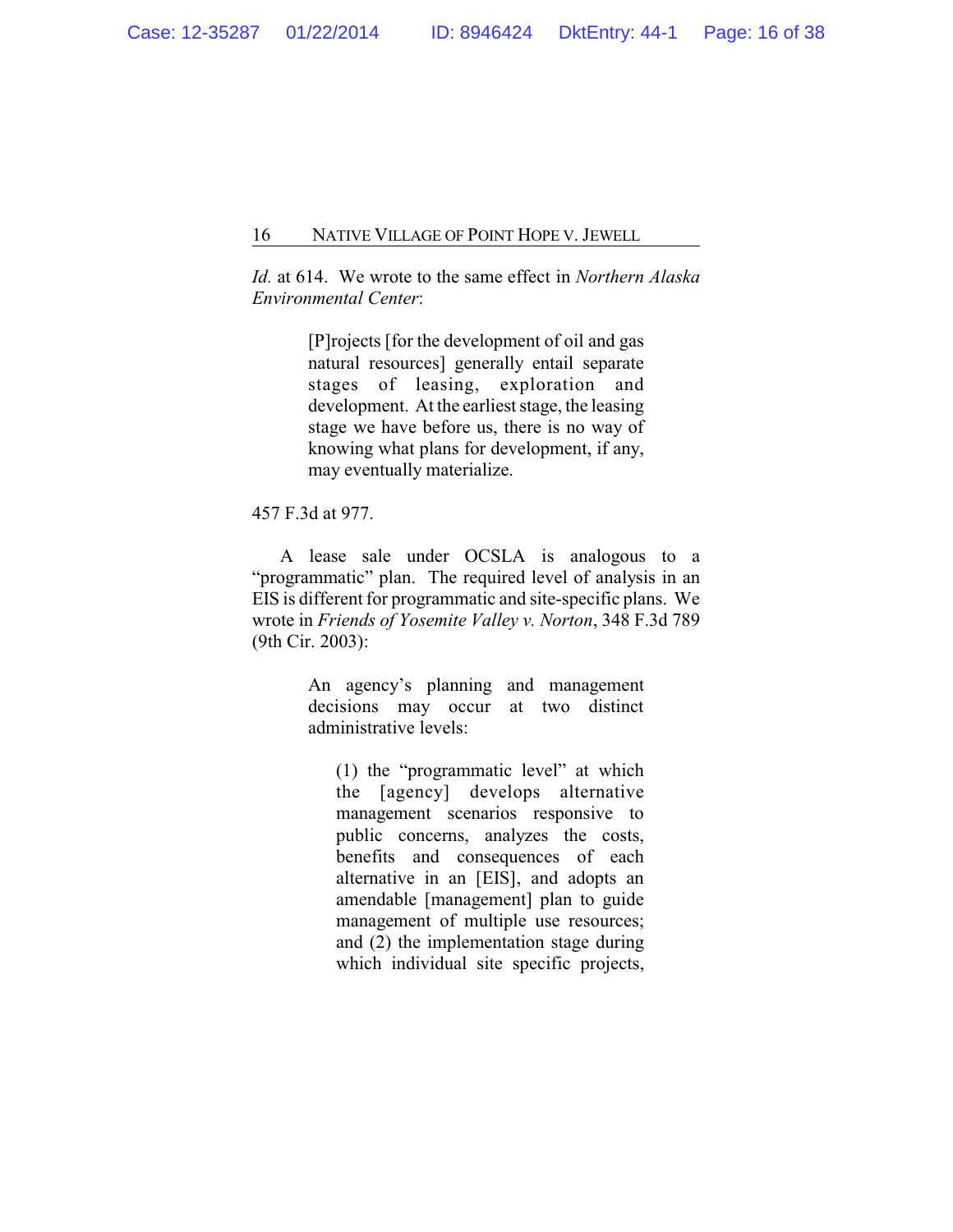consistent with the [management] plan, are proposed and assessed.

*Ecology Ctr., Inc. v. United States Forest Serv.*, 192 F.3d 922, 923, [n.2] (9th Cir. 1999). An EIS for a programmatic plan . . . must provide 'sufficient detail to foster informed decision-making,' but 'site-specific impacts need not be fully evaluated until a critical decision has been made to act on site development.' *N. Alaska Envtl. Ctr. v. Lujan*, 961 F.2d 886, 890–91 (9th Cir. 1992).

*Id.* at 800 (alterations in original).

Regardless of whether a programmatic or site-specific plan is at issue, NEPA requires that an EIS analyze environmental consequences of a proposed plan as soon as it is "reasonably possible" to do so. We wrote in *Kern v. U.S. Bureau of Land Management*, 284 F.3d 1062 (9th Cir. 2002), with respect to a programmatic plan:

> Once an agency has an obligation to prepare an EIS, the scope of its analysis of environmental consequences in that EIS must be appropriate to the action in question. NEPA is not designed to postpone analysis of an environmental consequence to the last possible moment. Rather, it is designed to require such analysis as soon as it can reasonably be done. If it is reasonably possible to analyze the environmental consequences in an EIS for [a Resource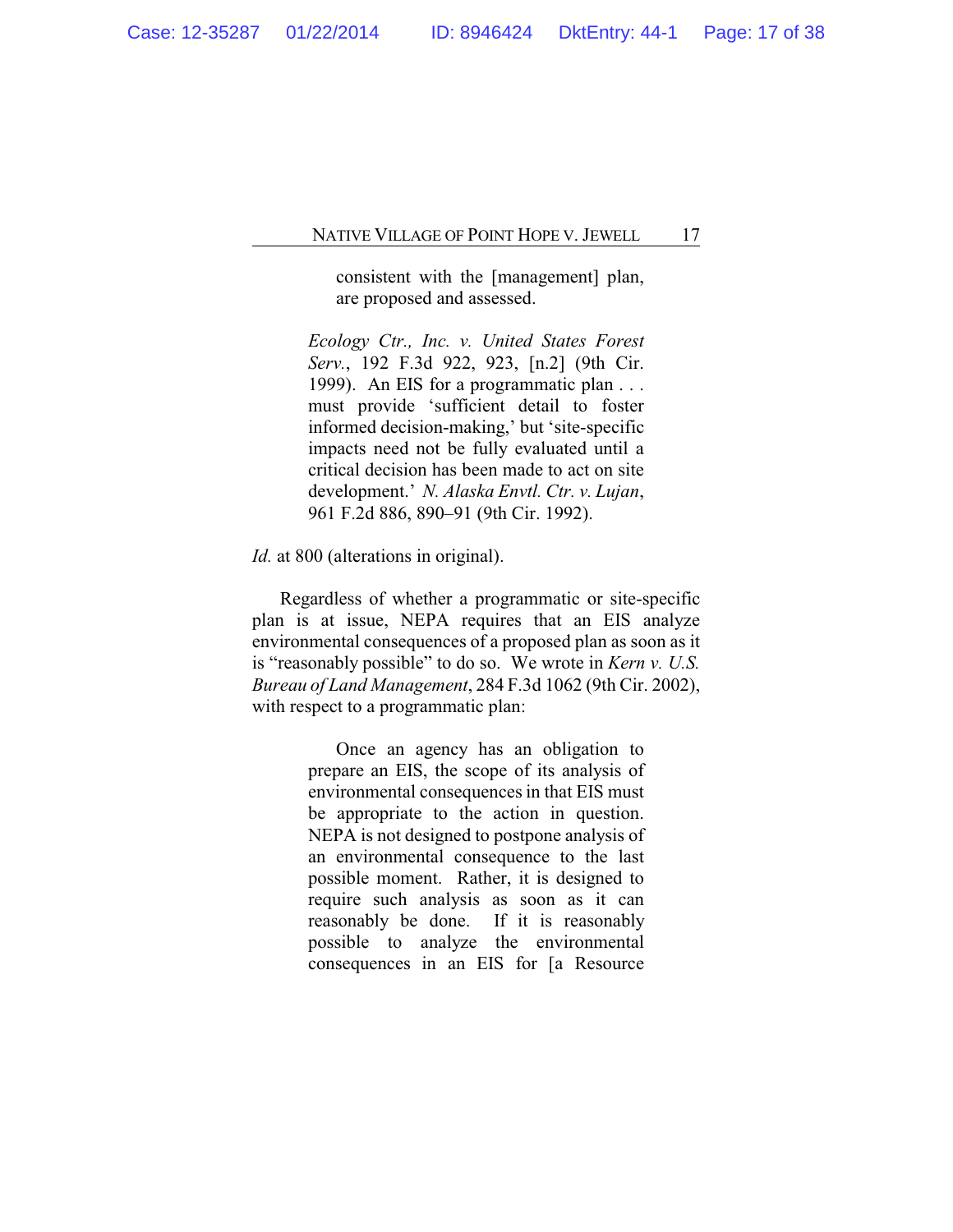Management Plan], the agency is required to perform that analysis.

*Id.* at 1072 (citation omitted); *see also Pac. Rivers Council v. U.S. Forest Serv.*, 689 F.3d 1012, 1025–27, 1029–30 (9th Cir. 2012), *dismissed as moot*, 133 S. Ct. 2843 (2013). This is not to say that an agency must provide the most extensive environmental analysis possible at the earliest possible moment, for an agency has some flexibility in deciding the level of analysis to be performed at a particular stage. We will defer to the agency's judgment about the appropriate level of analysis so long as the EIS provides as much environmental analysis as is reasonably possible under the circumstances, thereby "provid[ing] sufficient detail to foster informed decision-making" at the stage in question. *Friends of Yosemite Valley*, 348 F.3d at 800 (internal quotation marks omitted).

In the case before us, we conclude that BOEM has reasonably concluded that the missing information from the FEIS and SEIS is not "essential" to informed decisionmaking at the lease sale stage. We agree with BOEM that compliance with statutes such as the MMPA and the ESA will provide protection for animals covered by those statutes. The MMPA generallyprohibits the "take" of marine mammals. 16 U.S.C. § 1371(a). A "take" encompasses any act of "torment" or "annoyance" that "has the potential to injure . . . or . . . disturb a marine mammal or marine mammal stock in the wild by causing disruption of natural behavioral patterns, including, but not limited to, migration, surfacing, nursing, breeding, feeding, or sheltering." *Id.* § 1362(13), (18)(A)(i)–(ii). Unlawful "takes" trigger civil and criminal penalties. *Id.*  $§$  1375(a)(1), (b). Further, under the ESA  $§$  7(a)(2), 16 U.S.C. § 1536(a)(2), BOEM must consult with the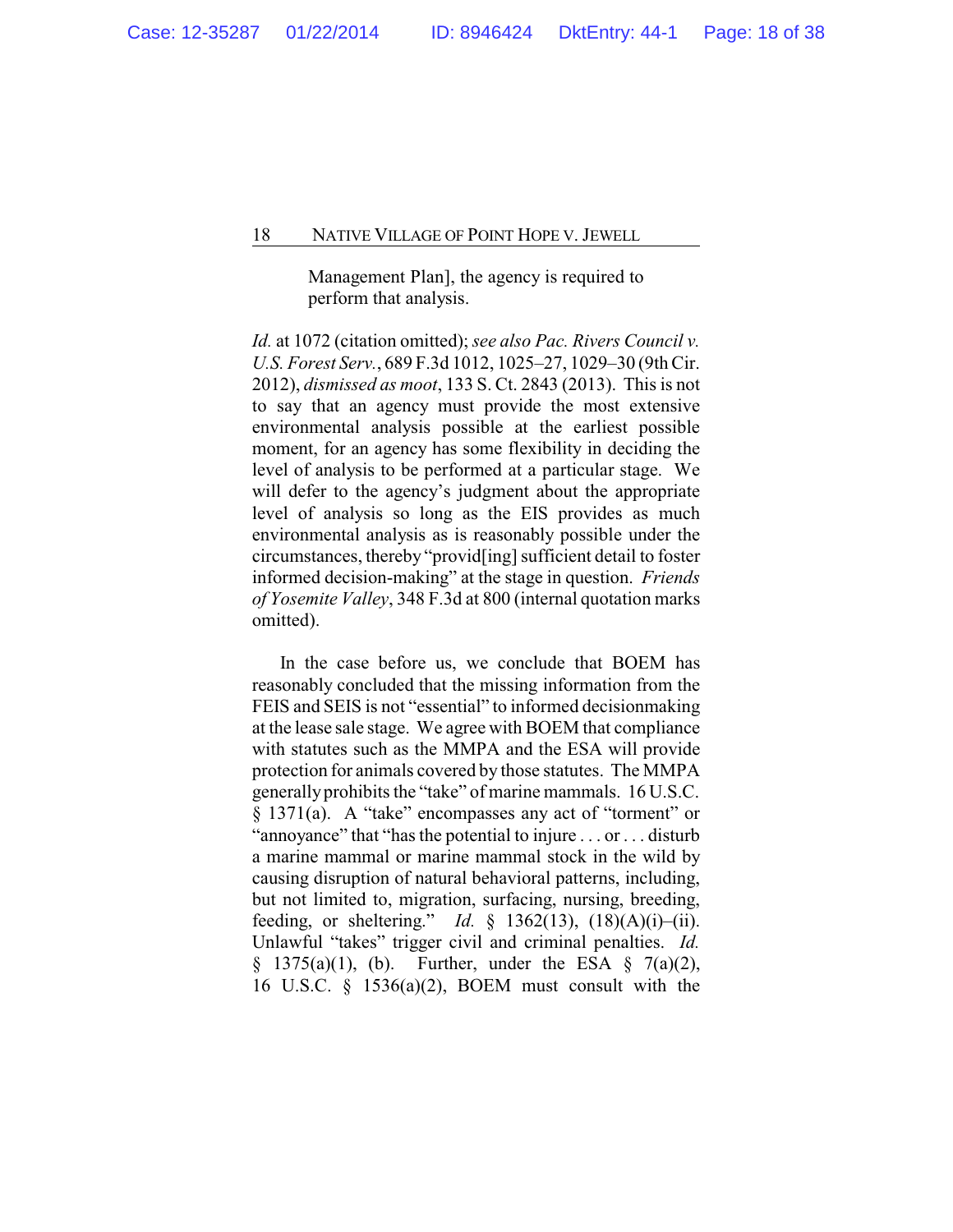National Marine Fisheries Service and the U.S. Fish and Wildlife Service to "insure that anyaction authorized, funded, or carried out by such agency . . . is not likely to jeopardize the continued existence of any endangered species or threatened species." If an action is likely to jeopardize a species, the acting agency must determine whether any "reasonable and prudent alternatives" exist that will avoid jeopardizing that species. 16 U.S.C.  $\S$  1536(b)(3)(A). We recognize that BOEM has already consulted with these agencies at the lease sale stage. It may well have to consult with them again at the development and production stage when specific plans have been proposed and site-specific activities are contemplated. (We note that it may also have to consult again at the lease sale stage, once it has performed a proper analysis of the estimated overall oil production.) Because these statutes provide additional protections for animals in the Chukchi Sea, theysupport BOEM's conclusion that missing information about these animals was not "essential" at this stage.

We also agree with BOEM that further environmental analysis will be appropriate at a later stage. In BOEM's words, "certain items of presently missing or incomplete information will be known (and utilized to avoid or minimize adverse impacts) at a later stage of OCS Lands Act environmental review." That is, "when a project proponent actually submits a plan," BOEM will be required under NEPA to perform a plan- or site-specific environmental analysis of that proposed plan. At that stage, missing or incomplete information that has not been "essential to a reasoned choice among alternatives" at the lease sale stage may later become essential. If there is "essential" information at the plan- or site-specific development and production stage, BOEM will be required to perform the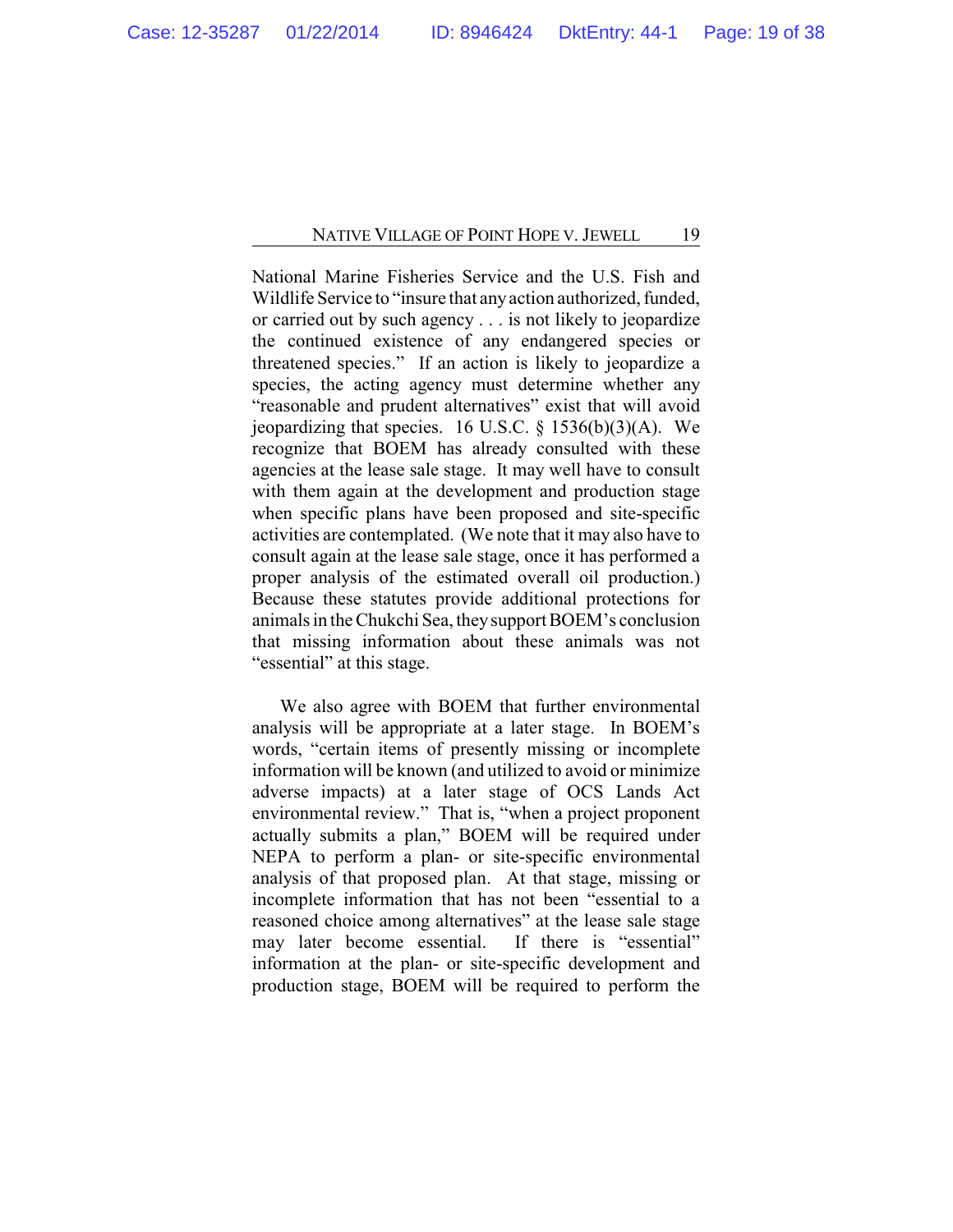analysis under § 1502.22(b) that it has not performed in the FEIS and SEIS now before us.

Of course, we recognize that our discussion and decision in the next Section regarding BOEM's one billion barrel estimate may have some effects upon the remainder of the FEIS. But we will not at this time speculate about the extent of those effects, if any. The Defendants are in the best position to analyze those effects, if any, and have the duty to analyze them in the first instance.

#### B. One Billion Barrel Estimate

Plaintiffs contend that BOEM chose an arbitrary number for the total barrels of economically recoverable oil from Lease Sale 193. The FEIS estimated the amount of recoverable oil by estimating production from the "first offshore oil field" that would be developed within the area of the leases. BOEM did not make any estimate of recoverable oil from additional fields that might be developed. The FEIS specified that the "recoverable oil resources from this field are assumed to be 1 billion barrels (Bbbl)." The FEIS then used the one billion barrel estimate as the basis for its environmental analysis.

We must determine whether BOEM has articulated a rational basis for its decision to use the one billion barrel estimate. *Mora-Meraz v. Thomas*, 601 F.3d 933, 939 (9th Cir. 2010). We must reverse a decision as arbitrary and capricious if

> the agency relied on factors Congress did not intend it to consider, entirely failed to consider an important aspect of the problem,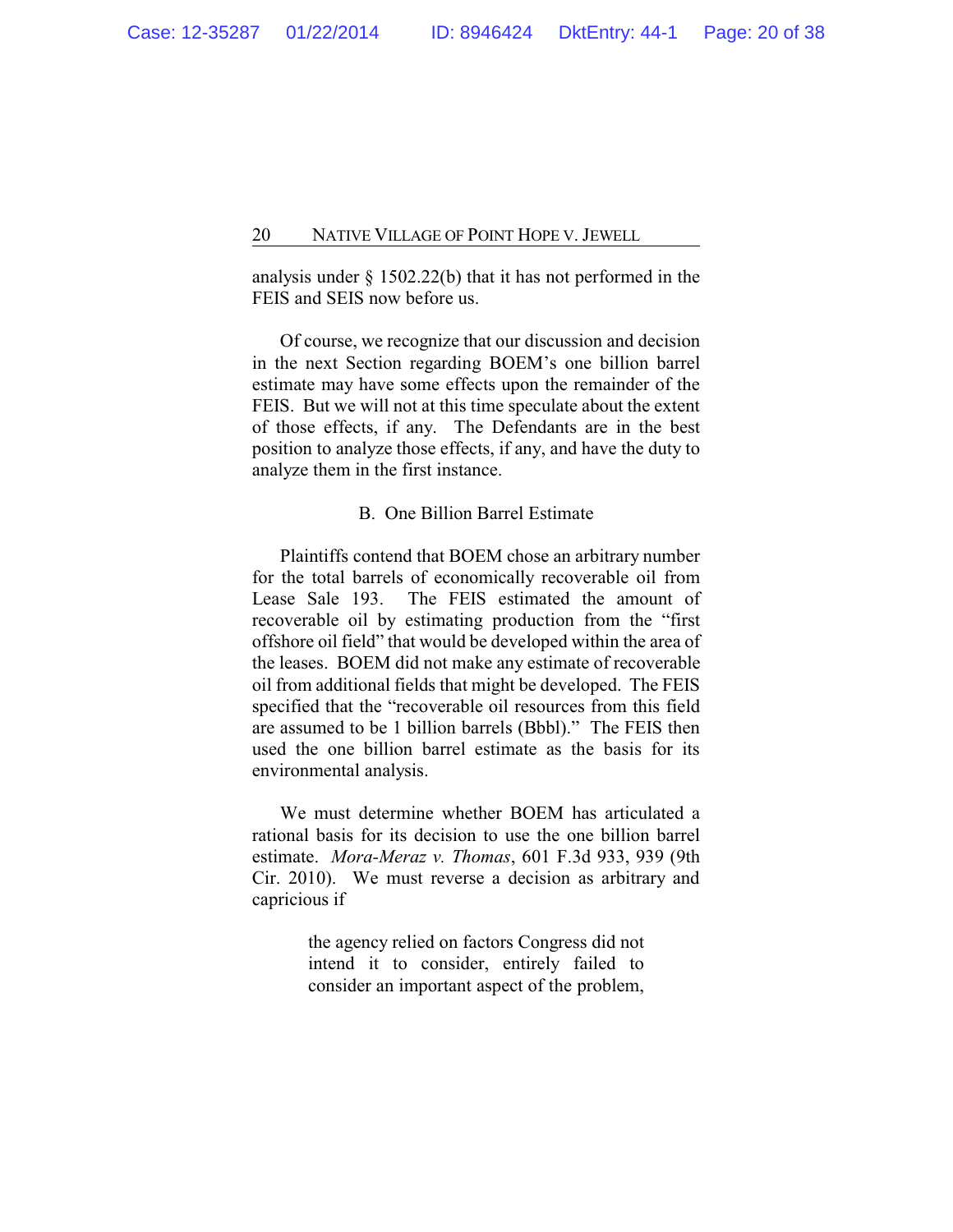or offered an explanation that runs counter to the evidence before the agency or is so implausible that it could not be ascribed to a difference in view or the product of agency expertise.

*Lands Council II*, 537 F.3d at 987 (internal quotation marks omitted). For the reasons that follow, we conclude that BOEM's one billion barrel estimate is arbitrary and capricious.

### 1. The Selection of One Billion Barrels

BOEM first announced it was developing an EIS in preparation for Lease Sale 193 in July 2005. According to internal BOEM emails, BOEM analyst Jim Craig was assigned to provide "resource estimates and a scenario" which other BOEM scientists would use to analyze environmental effects. Craig emailed his supervisor, Deborah Cranswick, stating that he believed that "[t]he reasonably foreseeable scenario" should include "oil production from the first field only, not the full economic potential." Craig's reason for focusing on the first field production was practical; he would have to wait for about two months to have information that would allow him to develop a scenario for the entire area covered by the lease sale. Craig stated in his email, "You realize that we won't have the 2005 resource assessment numbers until Sept, so we must base the scenario on the 'first development' not the total economic potential." Craig also indicated that this emphasis on the first oil field was a "departure from previous work."

Craig asked Cranswick whether the scenario should employ a single estimate of oil production from that first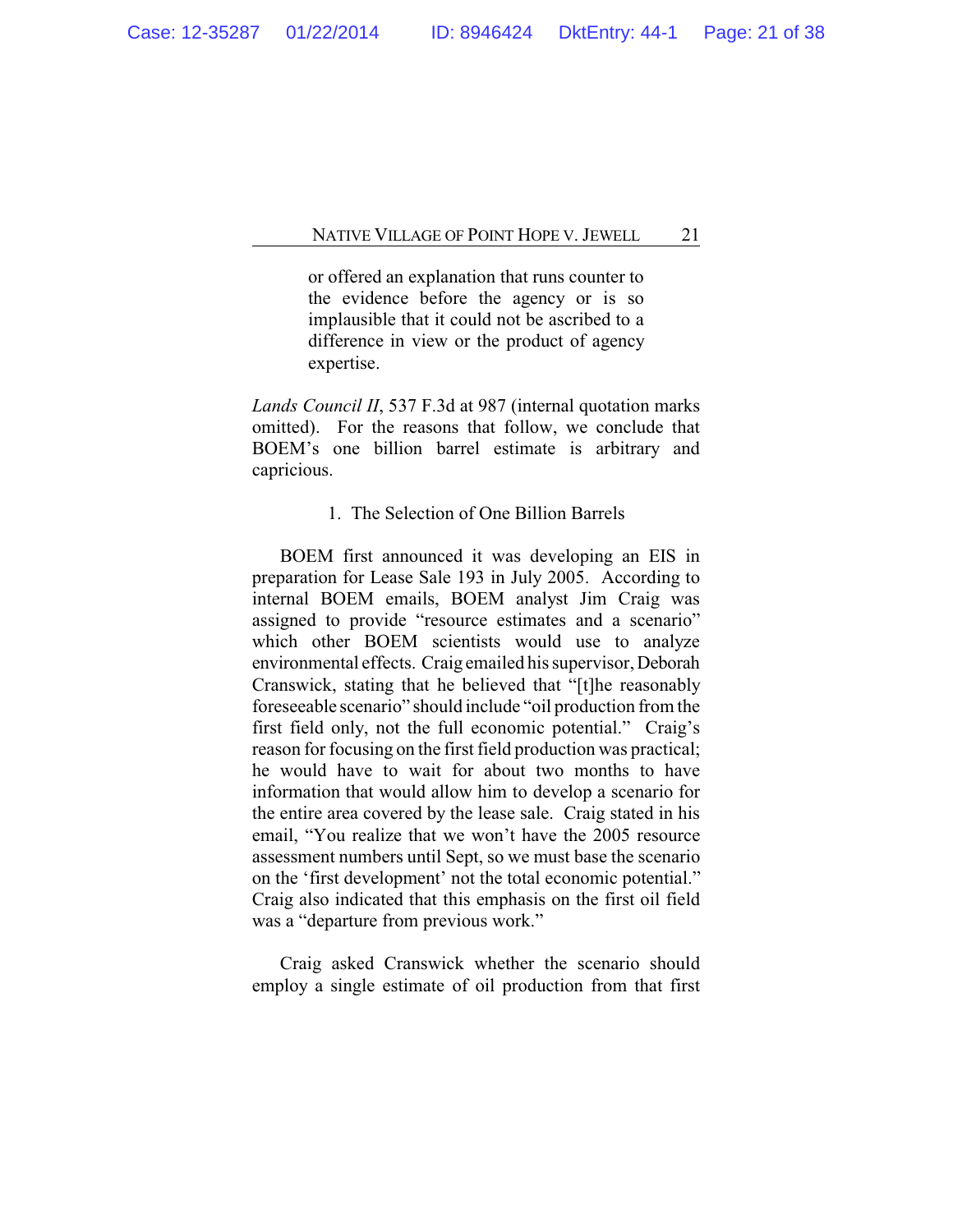field, or whether it should employ a range. Cranswick responded by email that she preferred a range. Craig then suggested, in a July 29 email, a range from 500 million barrels to 1.5 billion barrels. Craig emphasized in his email that the scenario should assume "equal probability for any volume within the range" so that one billion barrels "does not become the de facto most-likely" outcome. Craig's draft scenario also noted, with respect to recoverable oil in the Chukchi Sea, that "[o]ur current petroleum assessment indicates that recoverable oil resources could range from 3.6 to 11.8 billion barrels."

There is a gap in the email chain in our record, so we do not know Cranswick's next response to Craig. But we do know that in a subsequent email from Craig to Cranswick on August 2, Craig proposed a single one billion barrel estimate as an alternative to using a range that was "too broad":

> Attached is a table with E&D data. If this represents too broad of a range, then I think we should fall back to a single volume (1.0 Bbbl) for the EIS analysis with a corresponding set of single E&D numbers. It's hard to have it both ways (very narrow range) when these figures are entirely speculative.

There are two clear options:

1) 500-1500 MMbbl, as a uniform distribution (every point in range is equally likely). This will require a low and high case analysis.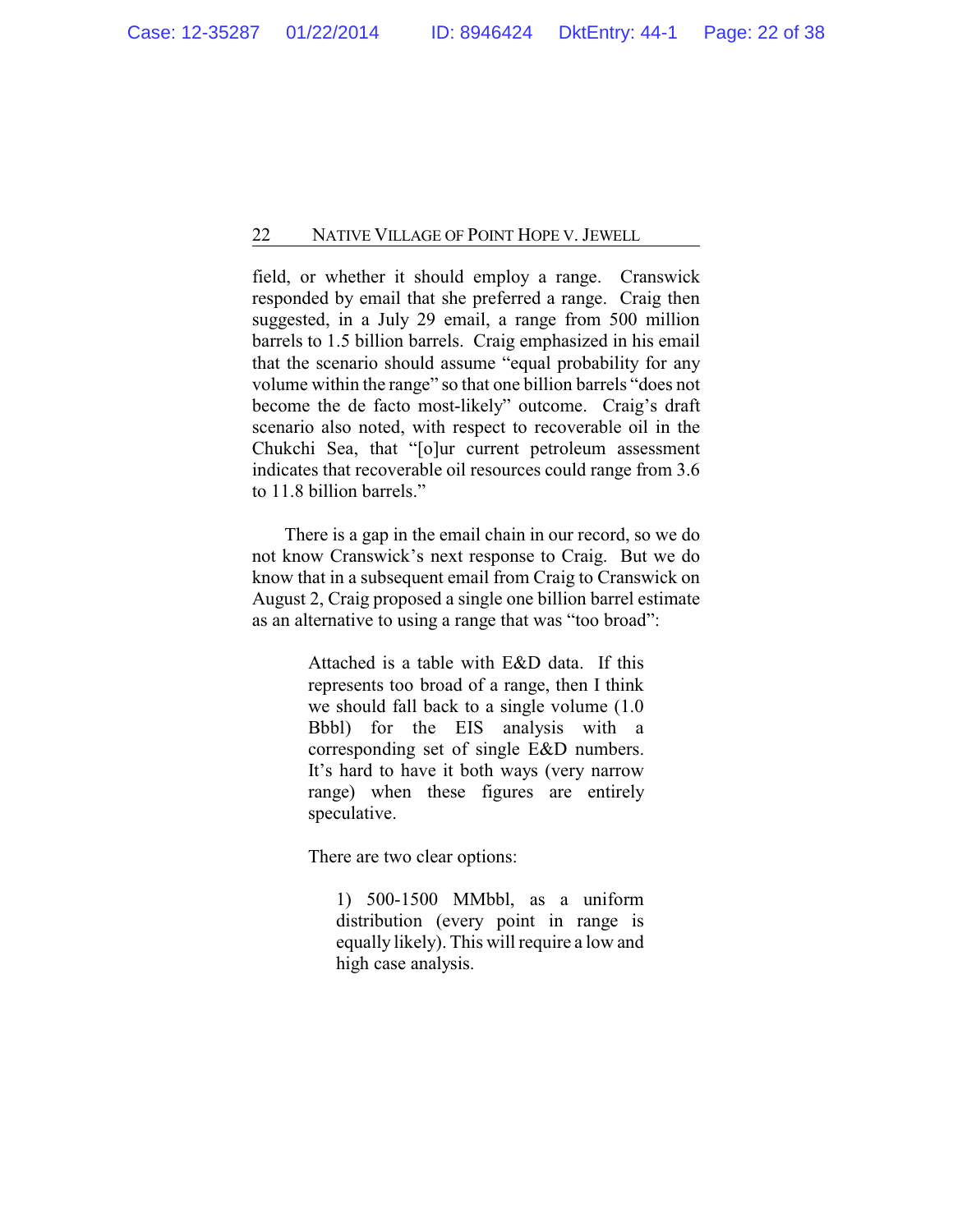2) 1.0 Bbbl as a single point estimate with no confidence interval. This will require a mostly likely case analysis only.

Although it would be nice to propose a recoverable oil volume of 932 MMbbl +/- 134 MMbbl in a 90% confidence interval, we don't have any data to support it.

Pick (1) *or* (2), but not (1) *and* (2).

On August 3, Cranswick emailed Craig a data chart reflecting Craig's second option. It contained only a single one billion barrel estimate.

On that same day, Craig emailed to Cranswick a draft scenario relying on the one billion barrel estimate of oil production. This draft explained:

> The scenario assumed for environmental analysis involves the discovery, development, and production of the first oil field in the Chukchi sale area. Ultimately recoverable oil resources from this field are assumed to be 1 billion barrels (Bbbl). Smaller oil volumes are not likely to be economic to produce and single pools containing larger volumes are increasingly rare. If oil prices drop below \$30.00 per barrel (they are above \$50.00 when this scenario was written), exploration in the Chukchi OCS is expected to be minimal and oil discoveries may not be developed.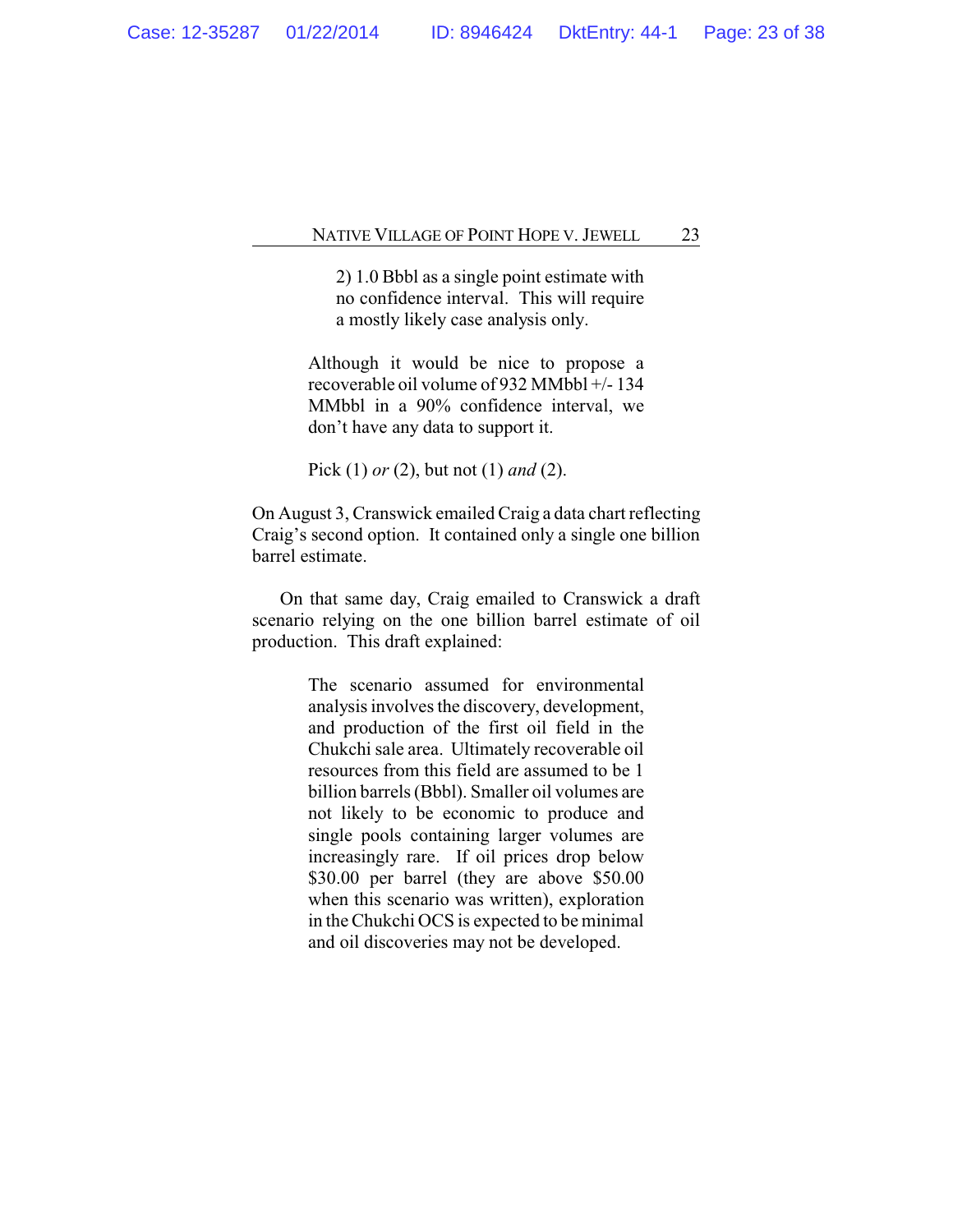The draft also pointed out that "the mean recoverable oil resource [in the Chukchi Sea] is 12 Bbbl with a 5% probability of 29 Bbbl." Craig also prepared a chart for Cranswick comparing the numbers Craig had selected for the Lease Sale 193 EIS to an EIS prepared for the Chukchi Sea and Hope Sea Basin for the 2002–2007 Five Year Oil and Gas Leasing Program. That previous EIS had estimated a range for economical oil production from 0.96 billion barrels to 2.42 billion barrels.

On August 10, Cranswick circulated the Lease Sale 193 EIS scenario to other BOEM scientists who would be working on the EIS. The scenario contained the one billion barrel estimate. Cranswick explained in an email that

> [t]he scenario is based on a one mid-range economic resource number (note - this is *not* necessarily the most likely. A lower volume is more likely to occur but less likely to be developed from an economic standpoint; a higher volume is less likely to occur but more likely to be developed).

Several BOEM employees expressed concern with the agency's proposed scenario. For example, one NEPA analyst employed by BOEM, Dee Williams, wrote, "I don't understand why [the agency] doesn't use their sophisticated assessment indices to impose a more definitive likely scenario. Clearly, it is impossible to predict 'with certainty', but the narrative needs to inspire greater public confidence by explaining the parameters of reasonable expectations." Williams further stated: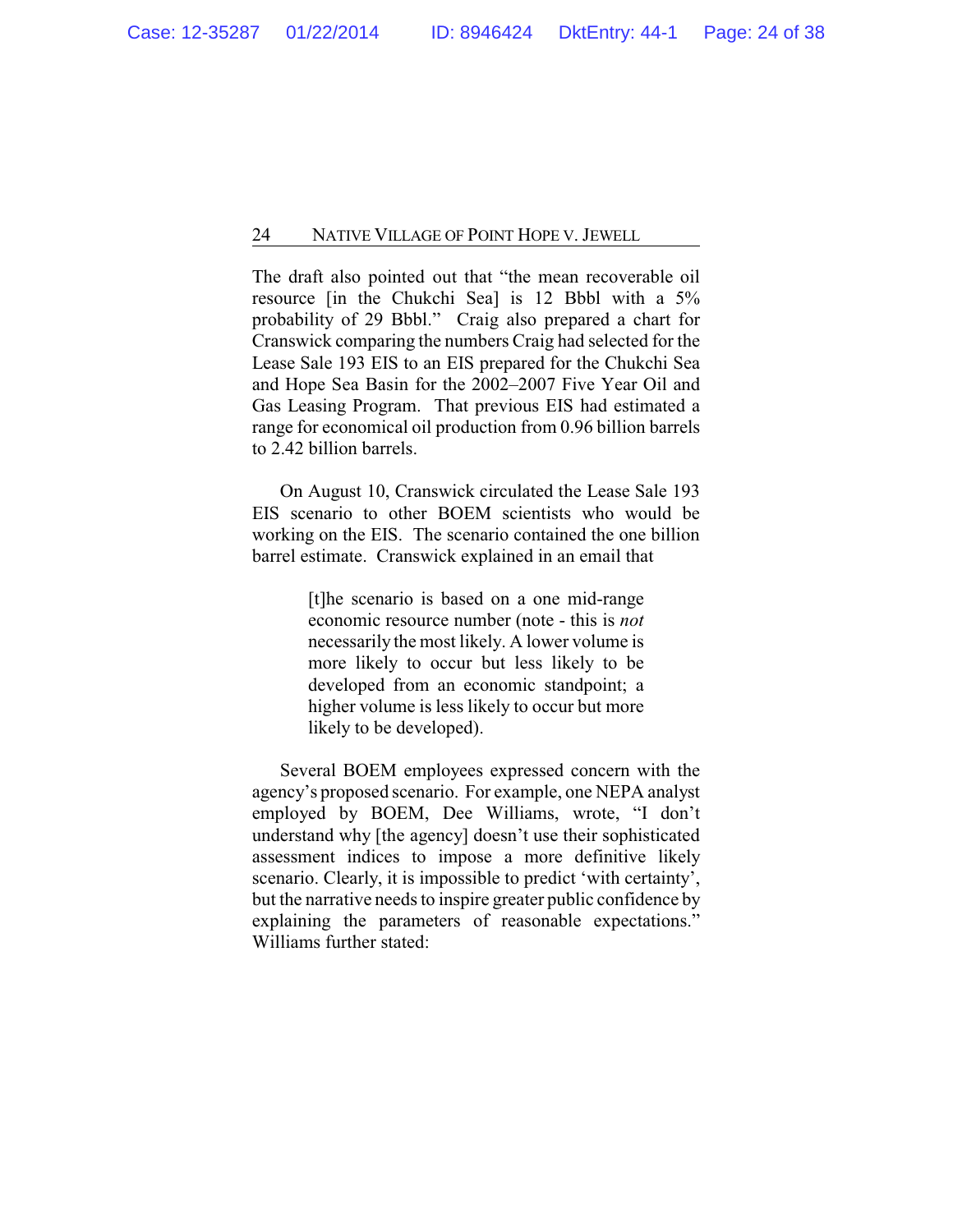If it becomes economical to build one platform to produce an estimated 1 billion barrels, and there is between 12 and 29 billion barrels that are recoverable, why is the scenario not compelled to imagine more than one platform (i.e. is a single platform *always* the initial scenario, in which case maybe we should just explain that)?

Cranswick responded that "the initial scenario is one platform because we can't have only a partial platform if that is all that the resource estimate support[s]." At the same time, Cranswick suggested that smaller oil developments would be associated with the first oil platform. "Once the first platform goes in, it is likely that additional satellite subsea completions would be developed before another host platform would be considered."

Once the draft EIS was completed, BOEM sought comments from other agencies and from the public. Numerous outside commentators expressed concern aboutthe scenario BOEM had developed. For example, the Environmental Protection Agency wrote that

> the hypothetical development scenario that is used in the document add[s] additional layers of uncertainty regarding the probabilities of exploration, production and development activities and the risks associated with those activities. . . . EPA is concerned that, overall, the depth and diversity of uncertainties presented in the document resulted in the lack of adequate support for many of the document's conclusions.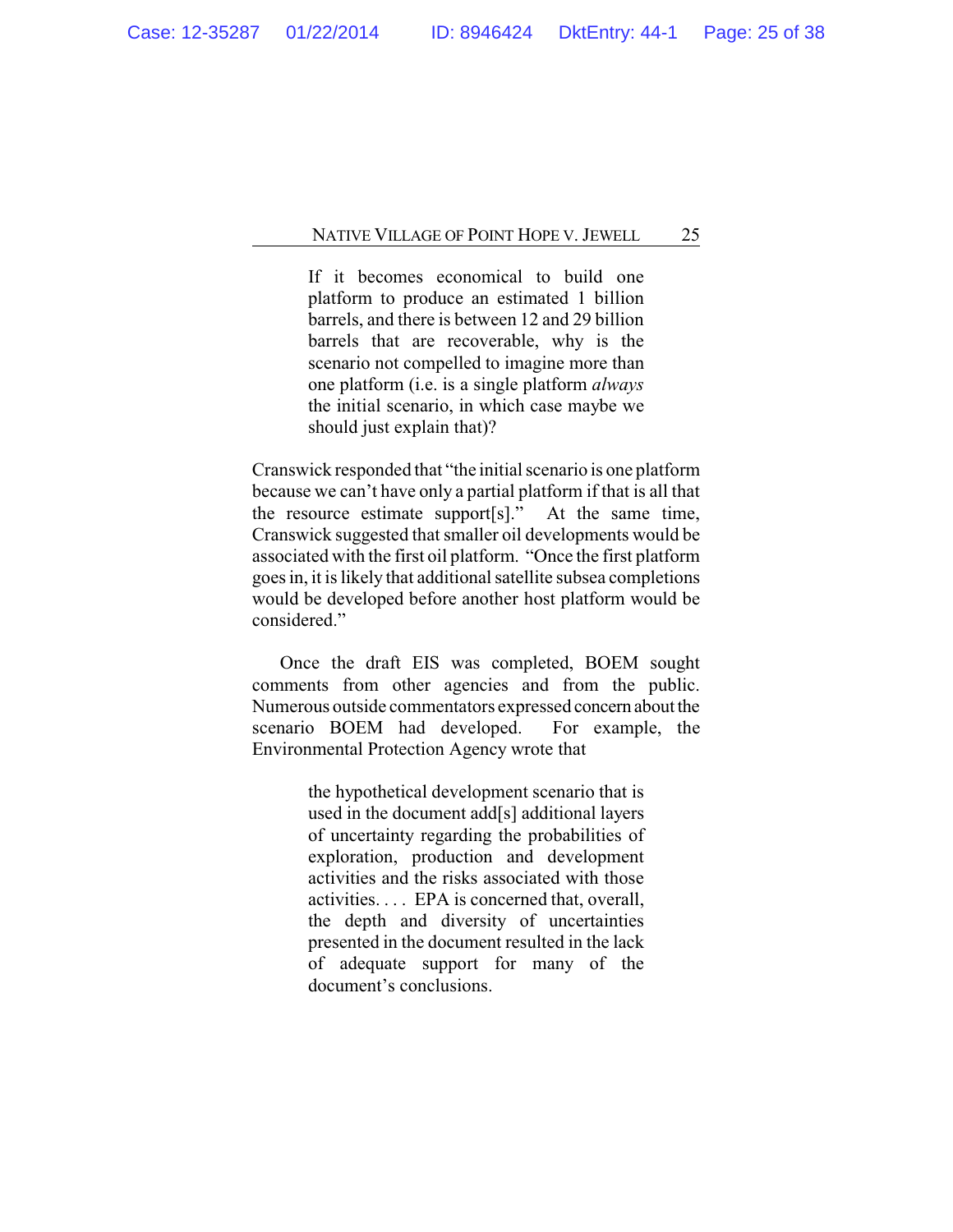The Division of Migratory Bird Management at the U.S. Fish and Wildlife Service ("FWS") similarly challenged the one billion barrel estimate as inaccurate:

> The basic assumptions used in the analysis of effects are flawed with regards to the size of development scenarios. The [Draft EIS ("DEIS")] states that the current petroleum assessment indicates a mean recoverable oil resource of 12 billion barrels; yet all environmental analyses reported in the DEIS are based on a development of 1 billion barrels, thereby significantly underestimating likely scenarios.

The Division recommended that BOEM not proceed with the lease sale until problems with the EIS were corrected. Public commentators similarly pointed to flaws in employing a one billion barrel production estimate, including that such an estimate was "based on a price of oil at half the current market value," that the estimate "severelyunderstates the true cumulative impacts" of oil production, and that it was "nowhere . . . justified with scientific analysis." Despite these criticisms, BOEM continued to rely on its one billion barrel estimate. The one billion barrel estimate was the basis for the entire FEIS, including its analysis of the risk of a large oil spill. For example, BOEM instructed the FWS to rely on that estimate in that agency's analysis of whether the lease sale would jeopardize listed threatened species such as the spectacled and Steller's eiders. Had FWS made a jeopardy finding, BOEM either would not have been able to proceed with the Lease Sale under the ESA or would have had to obtain an exemption from the "no jeopardy" rule. 16 U.S.C.  $§ 1536(a)(2).$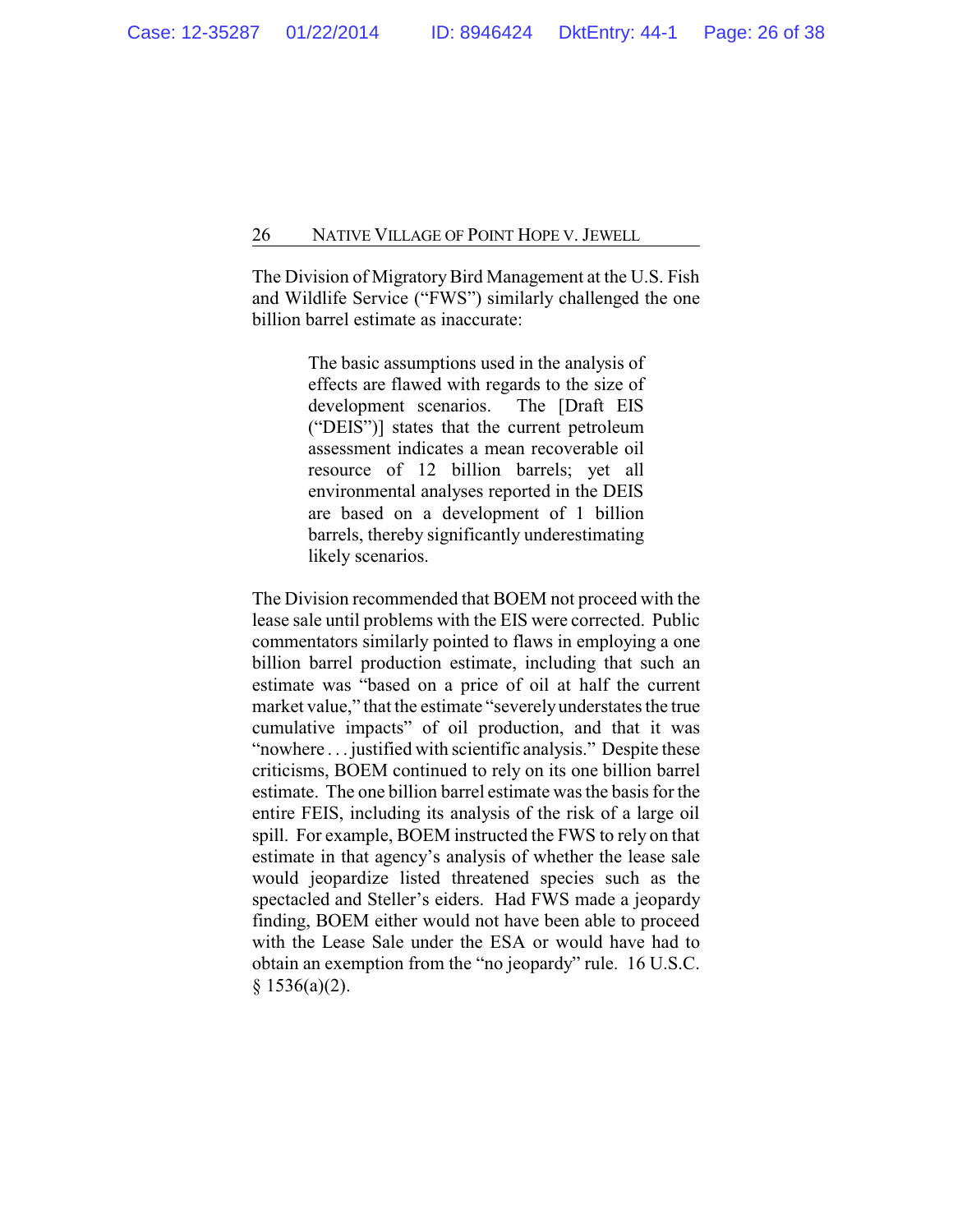# 2. Arbitrary and Capricious

Plaintiffs contend that the one billion barrel estimate was chosen arbitrarily, and that BOEM did not provide an adequate explanation for its selection. We agree for three reasons.

First, BOEM has not justified its choice of the lowest possible amount of oil that was economical to produce as the basis for its analysis. The draft EIS scenario stated that the agency chose to focus on a one billion barrel estimate in part because any volume lower than one billion barrels would not be economical to produce. At the same time, BOEM was well aware that if any oil was produced from Lease Sale 193, the economically recoverable oil was very likely to exceed one billion barrels. In an August 18, 2005, email commenting on the in-progress draft EIS, Jim Craig wrote, "We assume 1 billion bbl for the first field, but there is another 11 Bbbl that is economic at \$70." Craig attached a table to a December 2005 email, listing "Estimates for Speculative Oil and Gas Reserves," specifying a range between 1.0 and 6.1 billion barrels for the "Chukchi Shelf." Finally, in a May 2006 email Craig wrote, "The '1-billion barrel, first field' assumption is subjective ('for purposes of analysis') and represents only a fraction of the full economic resource potential in the Chukchi (which was recently published)."

The mean estimate of economical oil production, at the center of the distribution curve, is by definition a more likely occurrence than is the lowest estimate of viable oil production. Previous EISes in the Chukchi Sea had used the mean estimate of oil production as the basis for their analyses, and those EISes had also included low and high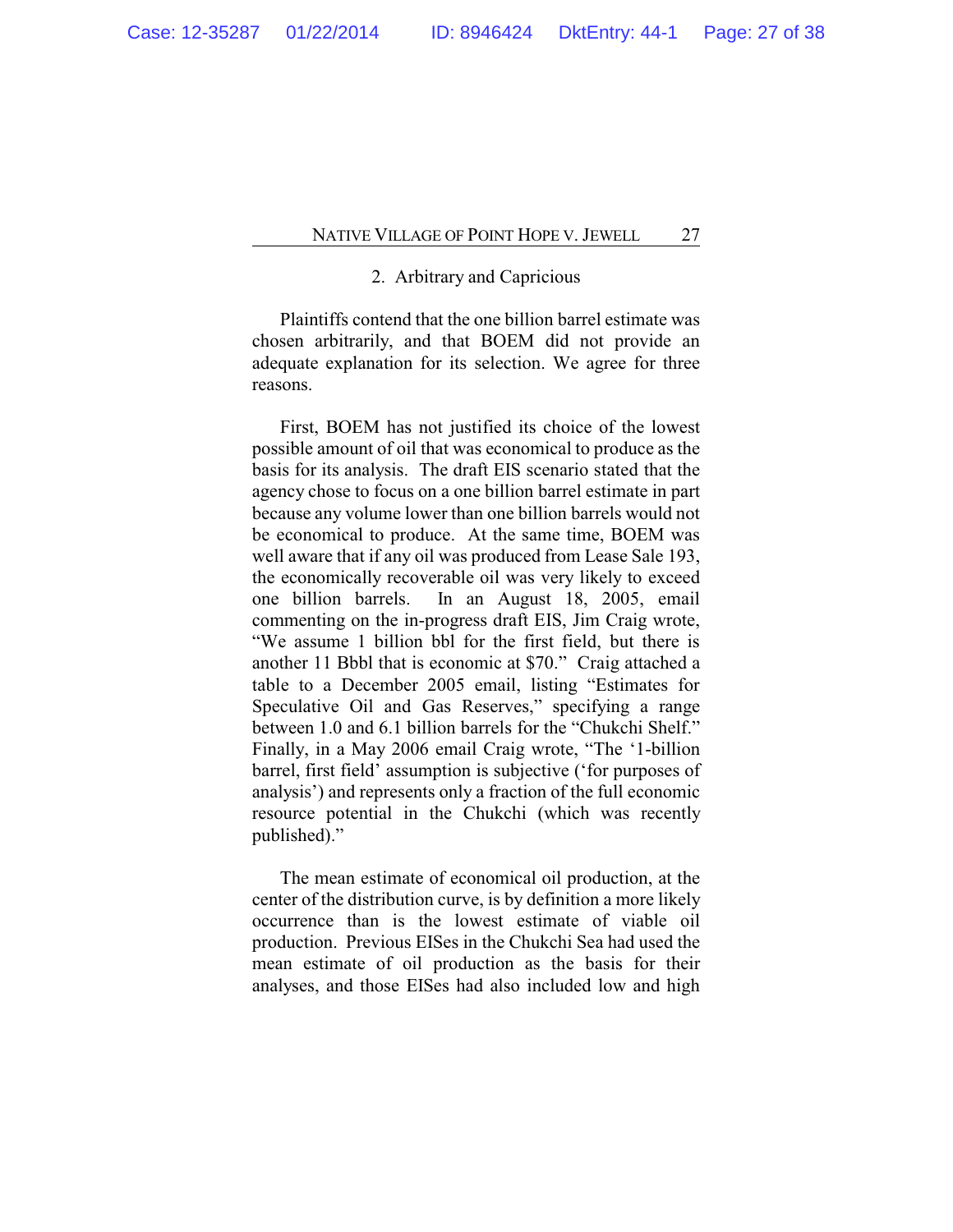estimates. For example, BOEM previously leased portions of the Chukchi Sea in now-expired Lease Sale 109. The parcels leased in Lease Sale 109 overlap substantially with the parcels leased in Lease Sale 193. Documents prepared in advance of Lease Sale 109 stated that "[t]he mean resource estimate . . . is 2.68 billion barrels of oil with a 20 percent chance of a discovery of commercially recoverable oil." In estimating the effects of oil spills from Lease Sale 109, BOEM "assume[d] the full development of the resource estimate of 2.68 billion barrels." In contrast, while estimates in the record about the economically recoverable amount of oil from Lease Sale 193 vary, nowhere is the mean amount of economical production calculated to be less than 2.37 billion barrels. But the FEIS for Lease Sale 193 uses one billion rather than 2.37 billion barrels as the basis for its analysis of environmental consequences.

BOEM's primary explanation for using its low-end estimate for oil production is that this scenario overestimates the likely amount of production. BOEM emphasizes that because of the remoteness of the area and the risk of economic failure, any oil production activity is an unlikely result of the lease sale. More specifically, BOEM estimates that there is a less than 10 percent likelihood that oil development in the region will occur. Defendants argue that since the most likely foreseeable outcome is no oil development at all, one billion barrels of oil production is actually a generous estimate.

This analysis is flawed. The assumption that there is a 10 percent chance of commercial oil development is itself without a rational basis in the record. Jim Craig first developed the estimate "off the top of [his] head" in an email exchange. That calculation contradicts estimates used earlier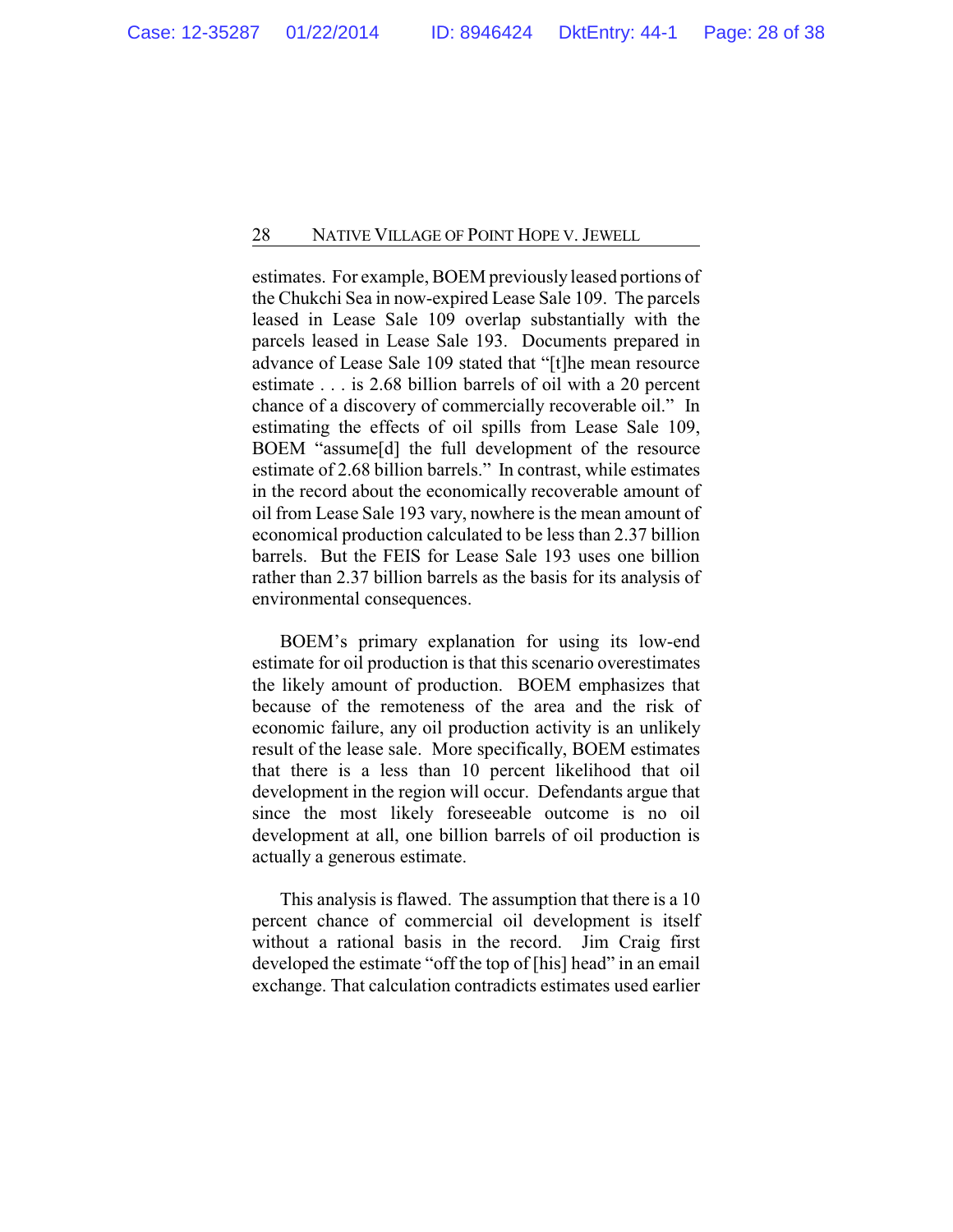in the EIS, as well as estimates used in past EISes for the Chukchi Sea. Further, BOEM conflates the likelihood of oil and gas production with the likelihood of environmental effects if such production occurs. Based on its responsibility to "'consider[] all foreseeable direct and indirect impacts'" of the proposed action, *N. Alaska Envtl. Ctr.*, 457 F.3d at 975 (citation omitted), BOEM concluded that oil production was "reasonably foreseeable." There is a substantial basis for this in the record because, as noted by BOEM, "the area has high oil resource potential and there is existing transportation infrastructure to move oil from northern Alaska to distant markets." Once BOEM made the determination that production is reasonably foreseeable, it was required to consider the full cumulative impact of that production. *See* 40 C.F.R. § 1508.7. Put differently, BOEM might well be right that the most likely outcome is that there will be no oil development in the Chukchi Sea. But that fact should have made no difference to BOEM's analysis of the reasonably foreseeable environmental effects of oil development, if such development *does* occur.

Second, the FEIS did not take into account variation in oil prices in arriving at the estimate that one billion barrels of oil are economicallyrecoverable. An assumption of stable prices ignores the fact that the amount of economically recoverable oil varies substantially depending on oil prices. This may be seen, for example, in a 2006 report of the Minerals Management Service (a prior incarnation of BOEM), which estimated economically recoverable oil from the Chukchi Shelf at different prices. At \$30 per barrel, the mean estimate was 0 barrels; at \$46 per barrel, the mean estimate was 2.37 billion barrels; at \$60 per barrel, the mean estimate was 8.38 billion barrels; at \$80 dollars per barrel, the mean estimate was 12 billion barrels.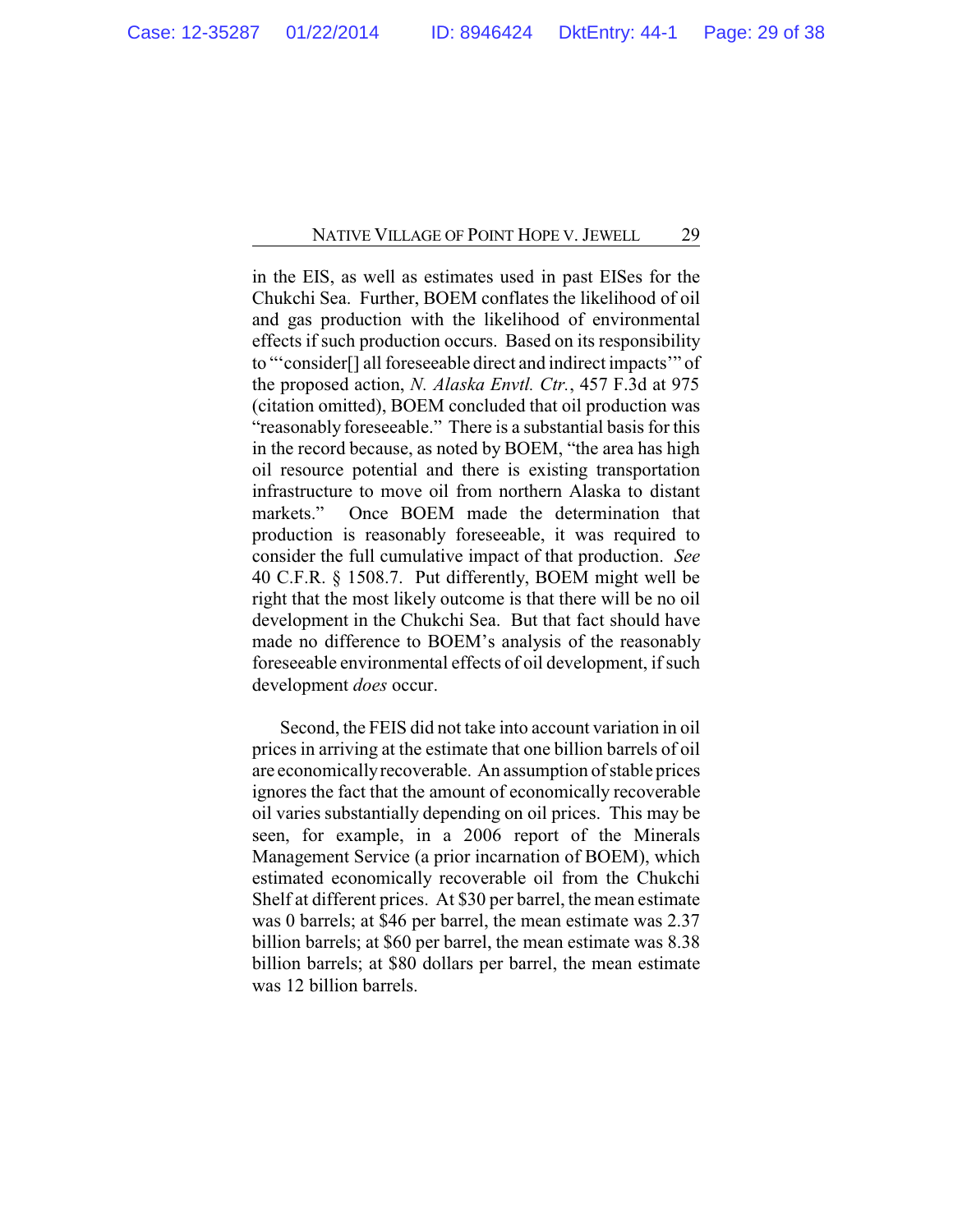Third, BOEM has not provided an adequate explanation for its decision to base its EIS only on the amount of oil expected to be produced from the first field in the leased area of the Chukchi Sea. It is unclear from the record how BOEM initially estimated that the first field would produce one billion barrels of oil. Jim Craig himself suggested that his calculations regarding that first development were "entirely speculative." But even assuming that one billion barrels is an accurate estimate of the amount of oil to be produced from the first field, it is unclear why BOEM assumed that only one oil field would be developed in the lease area. The FEIS itself acknowledges that "[w]hen the first project overcomes the cost, logistical, and regulatory hurdles, more projects are . . . likely to follow."

The FEIS explains that it is unlikely that "all economically viable resources will be developed" in the Sea due to the difficulties in operating in a frontier area of oil production. But the FEIS does not explain why production would be expected to stop if the first oil field is developed. The primary explanation for that assumption suggested by the record is that data to analyze "the full economic potential" of the lease sale would not be available until about two months after Jim Craig initially proposed an estimate based on the first field. Previous evaluations of Chukchi Sea oil development had assumed that multiple oil fields would develop once commercial development was viable. In a technology assessment of Chukchi Sea petroleum development performed in 1983 for BOEM, the Bureau of Land Management had used a 1.5 billion barrel estimate to measure prospects in "the central Chukchi shelf." That assessment assumed that two oil fields would be developed: one of one billion barrels and one of 0.5 billion barrels. On the record before us, it remains unclear why BOEM chose to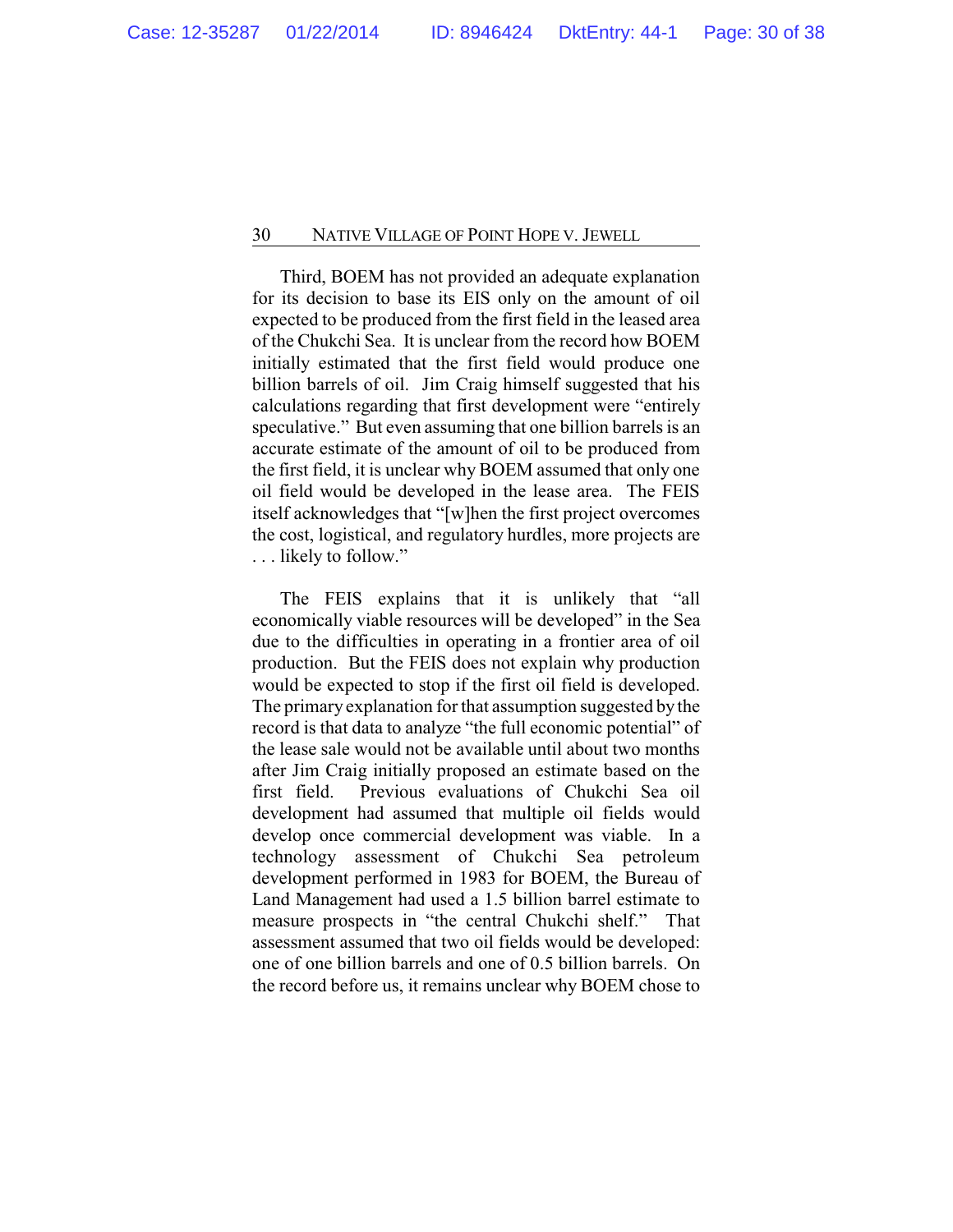analyze the lowest amount of oil that could be produced in the Chukchi Sea from the smallest number of oil fields that could be developed.

Defendants contend that any error resulting from using the one billion barrel estimate can be corrected through sitespecific EISes later in the development process. We disagree. An agency is required to analyze the environmental effects in an EIS as soon as it is "reasonably possible" to do so. *Kern*, 284 F.3d at 1072. An appropriate time to estimate the total oil production from the lease sale is the time of the lease sale itself. Under NEPA, BOEM is required to take into account the full environmental effects of its actions when deciding whether and in what manner to pursue the lease sale. 42 U.S.C. § 4332(2)(C). A later project or site-specific environmental analysis is an inadequate substitute for an estimate of total production from the lease sale as a whole. It is only at the lease sale stage that the agency can adequately consider cumulative effects of the lease sale on the environment, including the overall risk of oil spills and the effects of the sale on climate change. It is also only at the lease sale stage that the agency can take into account the effects of oil production in deciding which parcels to offer for lease.

We also disagree with defendants that our decisions in *Akutan*, 869 F.2d at 1191–92, *False Pass*, 733 F.2d at 617, and *Watt*, 683 F.2d at 1267–68, compel a contrary result. In *False Pass*, plaintiffs challenged the agency for failing to consider the *worst* case scenario for oil development. 773 F.2d at 614. In the circumstances presented there, we held that there was a rational explanation for not considering the worst case at the lease sale stage. Here, in contrast, the BOEM considered only the *best* case scenario for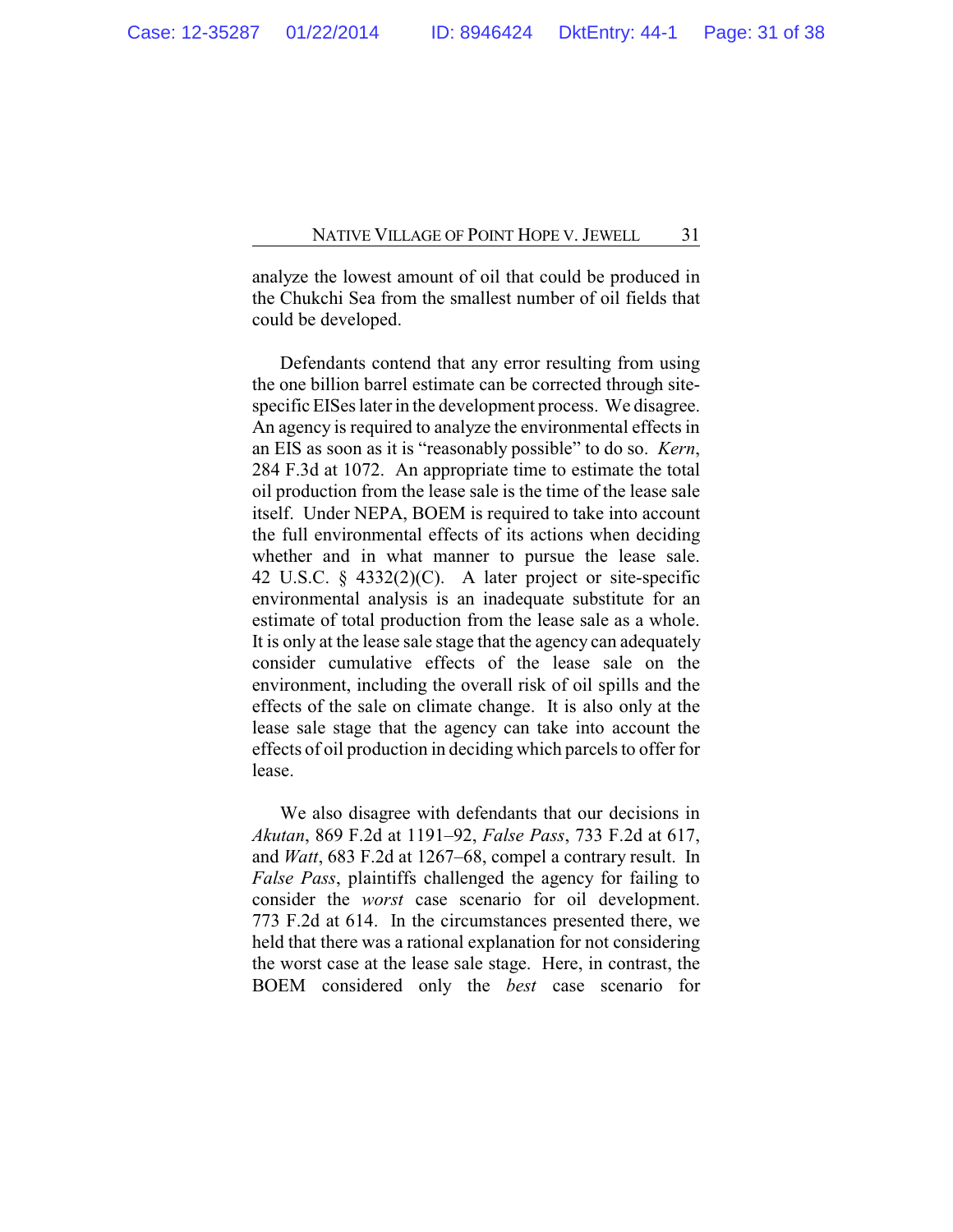environmental harm, assuming oil development. A best case scenario "skew[s]" the data toward fewer environmental impacts, and thus impedes a "full and fair discussion of the potential effects of the project." *Native Ecosystems Council v. U.S. Forest Serv.*, 418 F.3d 953, 965 (9th Cir. 2005) (citation and internal quotation marks omitted).

Unlike in *Akutan*, BOEM's estimate did not merely inform an assessment of the likelihood of an oil spill. 869 F.2d at 1192. Among other things, its estimate informed an assessment of seismic effects, habitat effects, oil production, and the cumulative effects of the sale on global warming. BOEM's estimate also informed FWS's determination that Lease Sale 193 would not jeopardize listed species. The record suggests that FWS was close to finding, even under the one billion barrel assumption, that the lease sale would jeopardize the spectacled and Steller's eiders. Had BOEM not selected the least amount of oil necessary for production, FWS may well have concluded that the listed species were in jeopardy. *See* 16 U.S.C. § 1536(a)(2).

Finally, the degree of error in the estimation of total oil production is greater here than in our earlier cases. In *Watt*, the agency was ready to publish its EIS when newly available figures suggested that oil reserves were "roughly twice those originally estimated." 683 F.2d at 1267. We held in *Watt* that the agency had acted reasonably when it decided not to supplement its EIS with last-minute analysis of the risk of an oil spill based on the new figures. *Id.* at 1267–68. In the case before us, BOEM was fully aware from the very beginning that if one billion barrels could be economically produced, many more barrels could also be economically produced. Indeed, at current oil prices, it would be economical to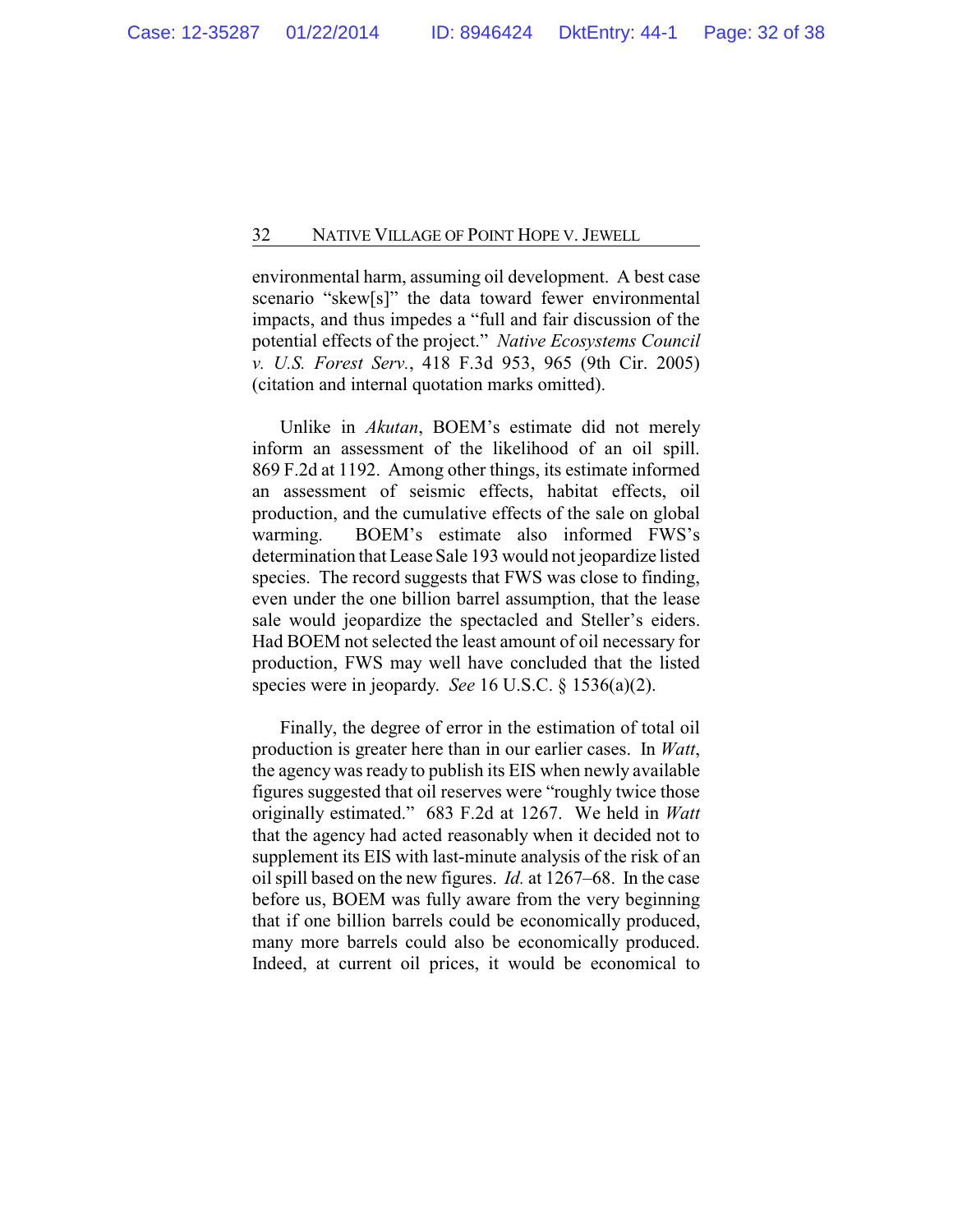recover twelve times the one billion barrel estimate used by BOEM. This is a far more dramatic difference than in *Watt*.

We do not criticize BOEM's decision to estimate the total amount of economically recoverable oil from the lease sale. Given the uncertainties involved in the Chukchi Sea, BOEM had no choice but to make an estimate. But having decided that oil production was reasonably foreseeable, NEPA required BOEM to base its analysis on the full range of likely production if oil production were to occur. It did not do so here.

# Conclusion

We conclude that the FEIS and SEIS properly took account of incomplete or unavailable information. However, we conclude that reliance in the FEIS on a one billion barrel estimate of total economically recoverable oil was arbitrary and capricious.

We **REVERSE** and **REMAND** to the district court for further proceedings consistent with this opinion.

RAWLINSON, Circuit Judge, concurring in part and dissenting in part:

I agree with most of the majority opinion, including that the missing information from the final environmental impact statement (FEIS) and the Supplemental Impact Statement (SEIS) is not essential to informed decisionmaking at the lease sale stage, and that further environmental analysis will be more appropriate at a later stage. However, I do not agree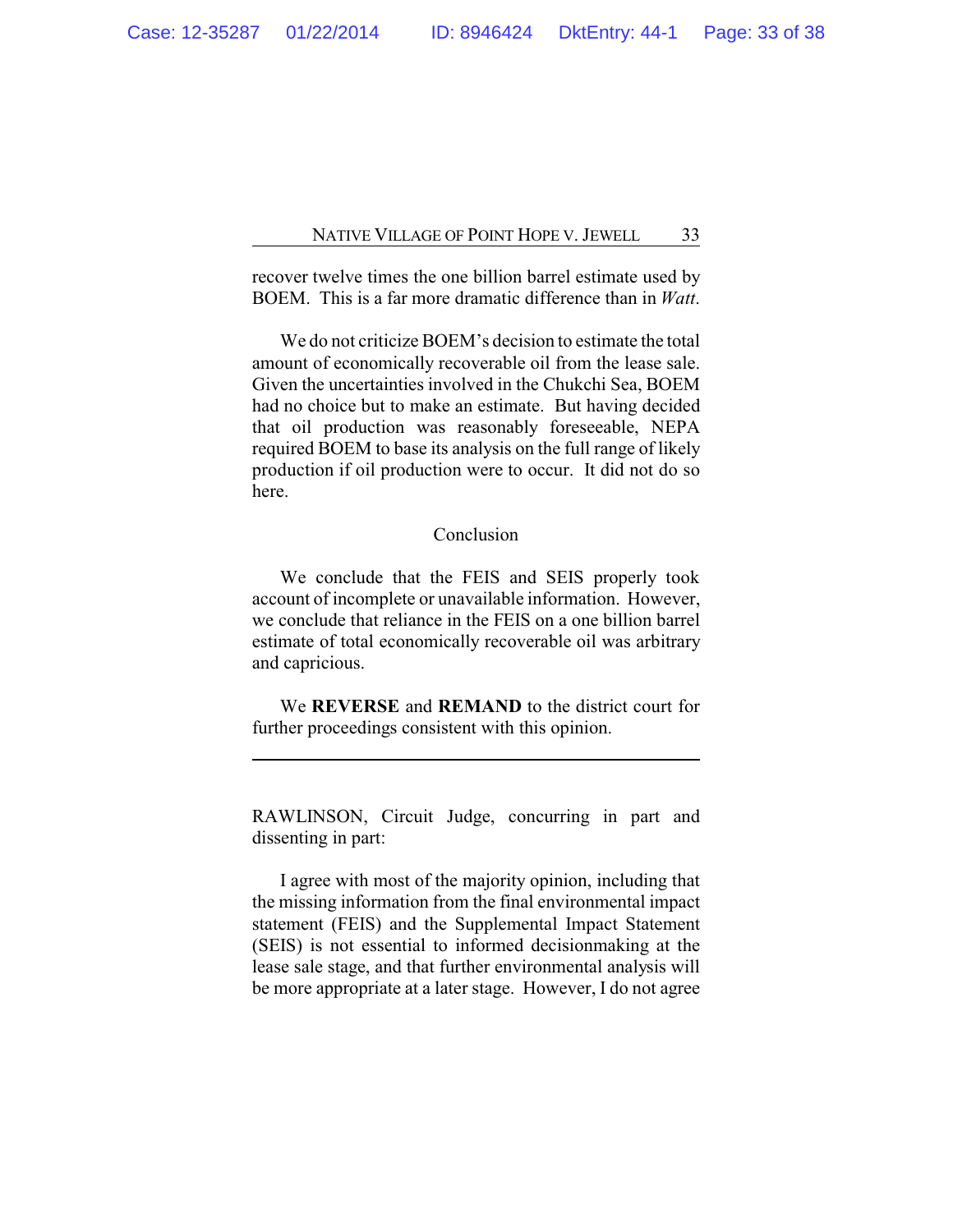that the Bureau of Ocean Energy Management, Regulation and Enforcement (BOEM) acted arbitrarily in selecting one billion barrels of oil as the benchmark for analyzing the environmental affects of the proposed leases.

I begin with a reminder that our review of the agency's analysis of technical data is extremely limited. *See Lands Council v. McNair*, 537 F.3d 981, 987 (9th Cir. 2008) (en banc), *overruled on other grounds as recognized by Am. Trucking Ass'ns v. City of Los Angeles*, 559 F.3d 1046, 1052 (9th Cir. 2009) ("Review under the arbitrary and capricious standard is narrow, and we do not substitute our judgment for that of the agency.  $\ldots$ .") (citation, alteration and internal quotation marks omitted). We should also keep in mind that the National Environmental Policy Act (NEPA) "does not mandate particular results." *Dep't of Transp. v. Pub. Citizen*, 541 U.S. 752, 756 (2004). Rather, the statute "imposes only procedural requirements on federal agencies . . ." *Id*. Under NEPA, "[w]e review an [Environmental Impact Statement] under a rule of reason to determine whether it contains a *reasonably thorough* discussion" of the potential environmental effects of a planned federal action. *Edwardsen v. Department of the Interior*, 268 F.3d 781, 784 (9th Cir. 2001) (citation omitted).

The majority opinion takes issue with the agency's selection of one billion barrels of oil as the benchmark amount for assessing potential environmental effects of the oil leases. However, our review is at its most deferential when we consider a predictive estimate such as BOEM's estimate of the amount of oil recoverythat should be included in the environmental effects analysis. *See Lands Council*, 537 F.3d at 993 ("[W]e are to conduct a particularly deferential review of an agency's predictive judgments about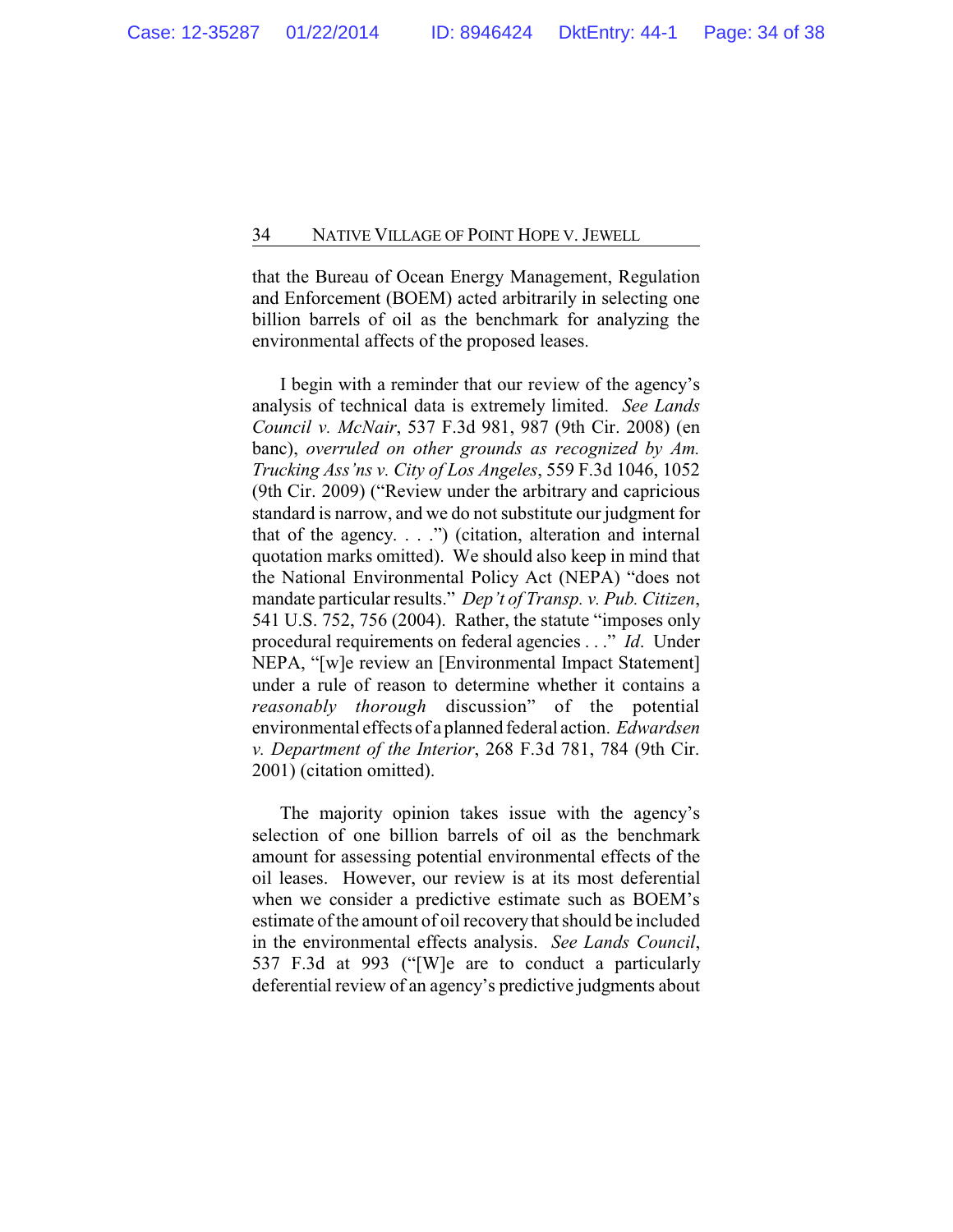areas that are within the agency's field of discretion and expertise . . .) (citations and internal quotation marks omitted). Our task is only to ensure that the agency has not:

> relied on factors which Congress has not intended it to consider, entirely failed to consider an aspect of the problem, offered an explanation for its decision that runs counter to the evidence before the agency, or an explanation that is so implausible that it could not be ascribed to a difference in view or the product of agency expertise.

*Id*. (citations, alteration, and internal quotation marks omitted).

The majority does not intimate that BOEM relied on factors Congress did not intend it to consider, or that BOEM entirely failed to consider an aspect of the problem. The majority opinion also cannot be fairly read to describe BOEM's benchmark choice as so implausible that it could not be ascribed to a difference in view or the product of agency expertise. In fact, the majority opinion discusses the different view and agency expertise brought to bear on this issue. *See Majority Opinion*, pp. 21–26 (discussing the differing views from within and without the agency). So it appears that the basis for the majority's ruling is that BOEM's benchmark estimate runs counter to the evidence before the agency. But it doesn't.

The potential size of commercially extractable oil deposits in the Chukchi Sea is a quintessential example of a predictive judgment uniquely within BOEM's area of expertise. Indeed, we have previously recognized that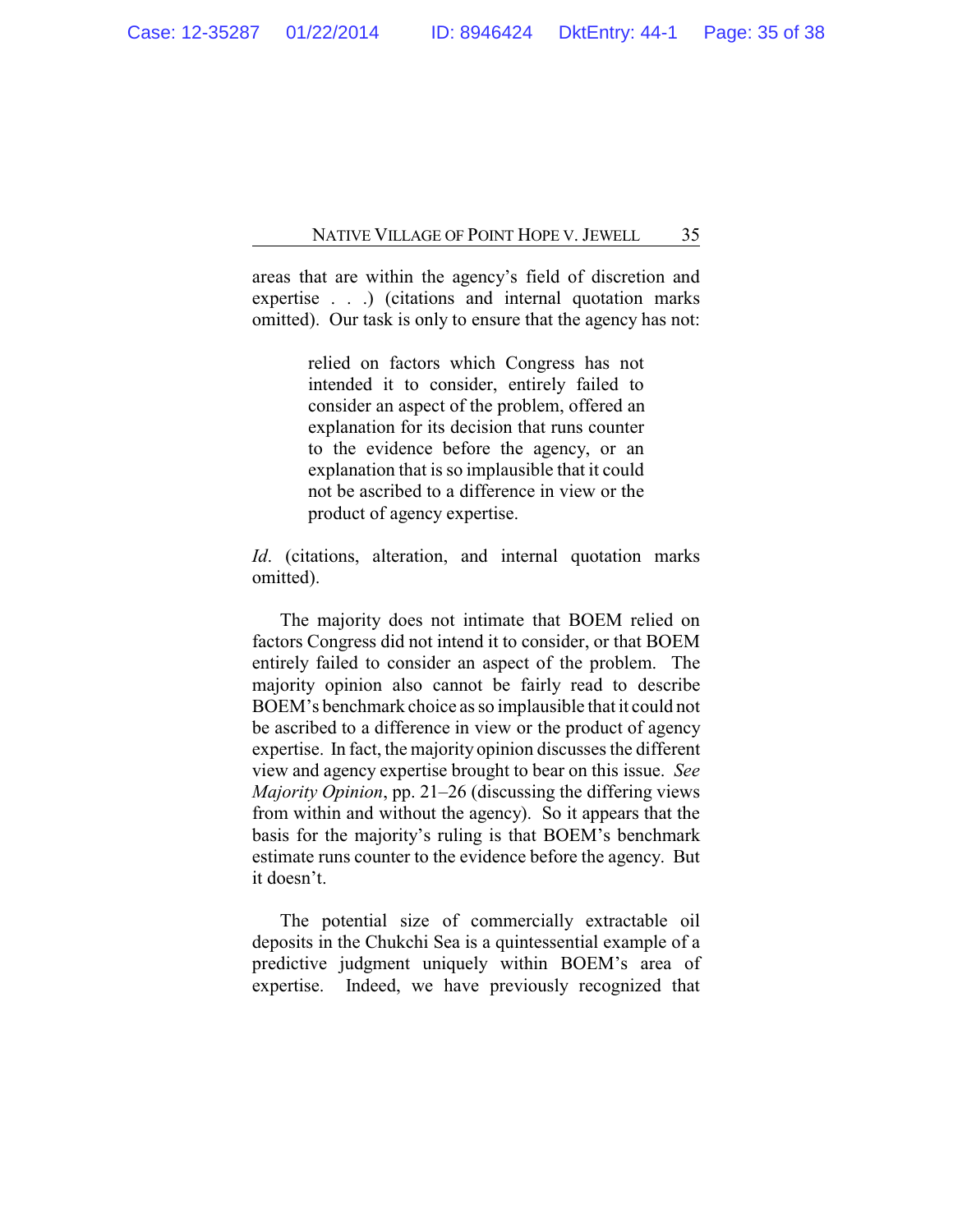"[p]rior to exploration, it is difficult to make so much as an educated guess as to the volume of oil likely to be produced . . . Without this information, an oil spill risk analysis can never be more than speculative, *regardless of what methodology is used*. . . ." *Tribal Village of Akutan v. Hodel*, 869 F.2d 1185, 1192 (9th Cir. 1989), *as amended*.

It is beyond dispute that the Chukchi Sea contains oil deposits well in excess of one billion barrels. But that is not the point. The point is whether the selection of one billion barrels as the benchmark was the product of agency expertise. *See Lands Council*, 537 F.3d at 993. After considering the available evidence, BOEM concluded that substantial obstacles to oil development in the region made it unlikely that future production would "ever reach the full economic potential" in the Chukchi Sea. Five explorations had already tested some of the largest prospective sites without discovering a "commercial-size" oil source. With these circumstances in mind, BOEM ultimatelyselected one billion barrels as the benchmark estimate because lower oil volumes were not likely to be economically feasible. Rather than relying on general resource assessments as was done previously, BOEM opted for the more "realistic" benchmark tied to the discovery/development of the initial commercially viable offshore oil field. BOEM explained that the unique, remote, and previously unexplored nature of the Chukchi region required analysis of the "statistically most-likely development activity associated with a reasonable range of resources . . . given the uncertainties of geology, engineering, and economics that exist now" and the "streamlined" environmental impact statement (EIS) undertaken at the leasing stage of the process. *See Akutan*, 869 F.2d at 1192 ("We are the least troubled by what may seem to be incomplete or speculative data at the lease sale stage. . . .").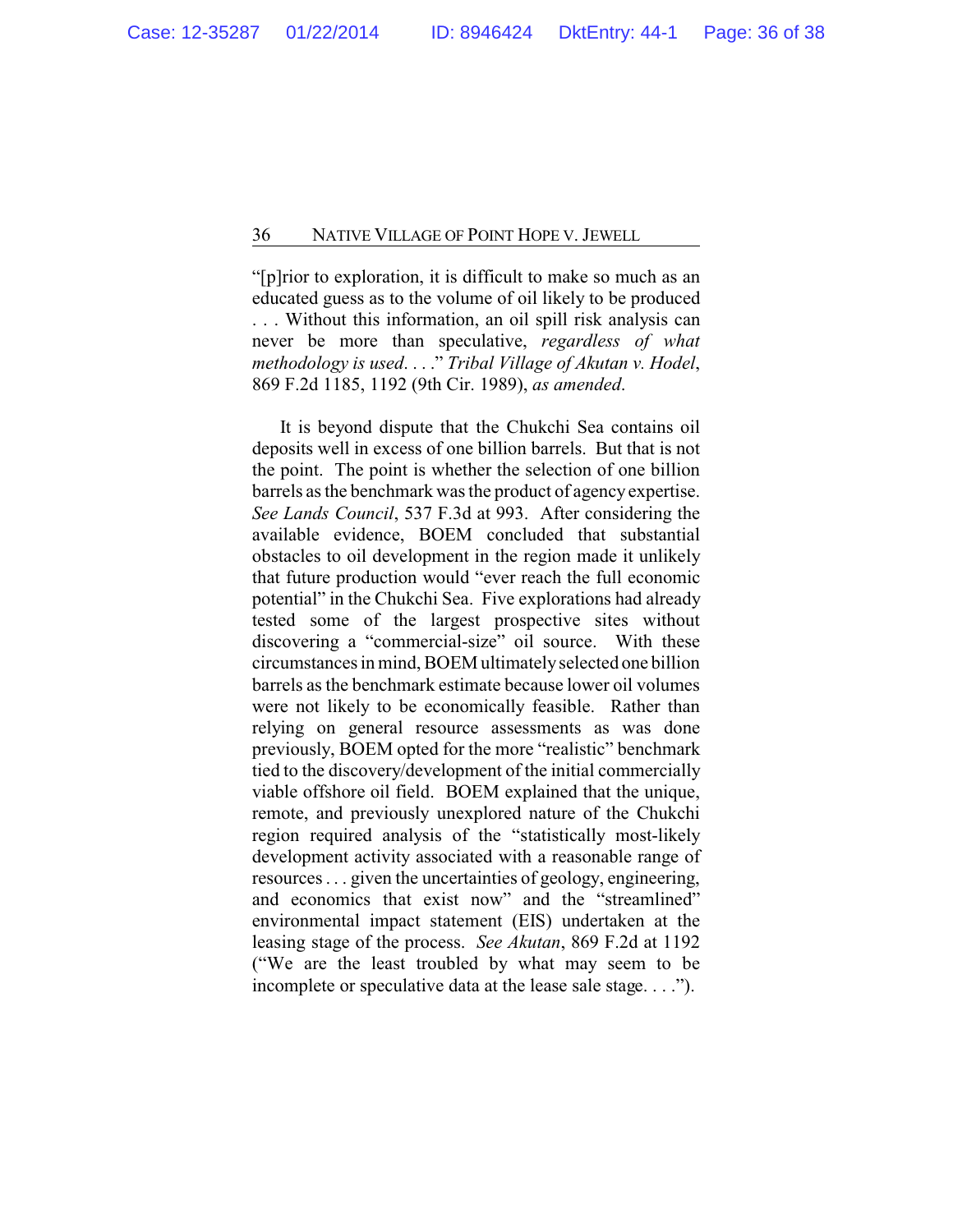The majority is of the view that BOEM's "analysis is flawed." *Majority Opinion*, p. 28. But we do not sit as a panel of super scientists to dissect the agency's analysis. Rather, we only review the process for reasonable thoroughness. *See Edwardsen*, 268 F.3d at 784 (establishing the role of the reviewing court to determine whether the agency's environmental impact statement "contains a reasonably thorough discussion"). Not only was BOEM's discussion of the selected benchmark "reasonably thorough," *id*., its selection of the benchmark was within the range of alternatives contained in the record. As the majority opinion acknowledges, a previous EIS had estimated a range of economical oil production from 0.96 billion barrels to 2.42 billion barrels. *See Majority Opinion*, p. 24. One billion barrels is certainly within that range. The same is true for the "range between 1.0 and 6.1 billion barrels" referenced at page 27 of the Majority Opinion and for the 10 percent estimate of the chance of commercial oil development. *See Majority Opinion*, p. 28 (noting the EIS's earlier reference to a 10–20) percent estimate and past estimates of 20 percent likely).

I readily acknowledge that there was disagreement in the scientific community concerning the selected benchmark. But disagreement does not render the chosen estimate irrational. Rather, it typifies the "difference in view" that we have established as a safe harbor against successful attack under NEPA. *See Lands Council*, 537 F.3d at 993. There is no such thing as a perfect estimate and BOEM was not required to adopt a different benchmark in the face of its critics. *See Environmental Defense Center, Inc. v. EPA*, 344 F.3d 832, 872 (9th Cir. 2003) ("We defer to an agency decision not to invest the resources necessary to conduct the perfect study . . ."). BOEM explained its reasons for selecting its benchmark estimate, and we are uniquely